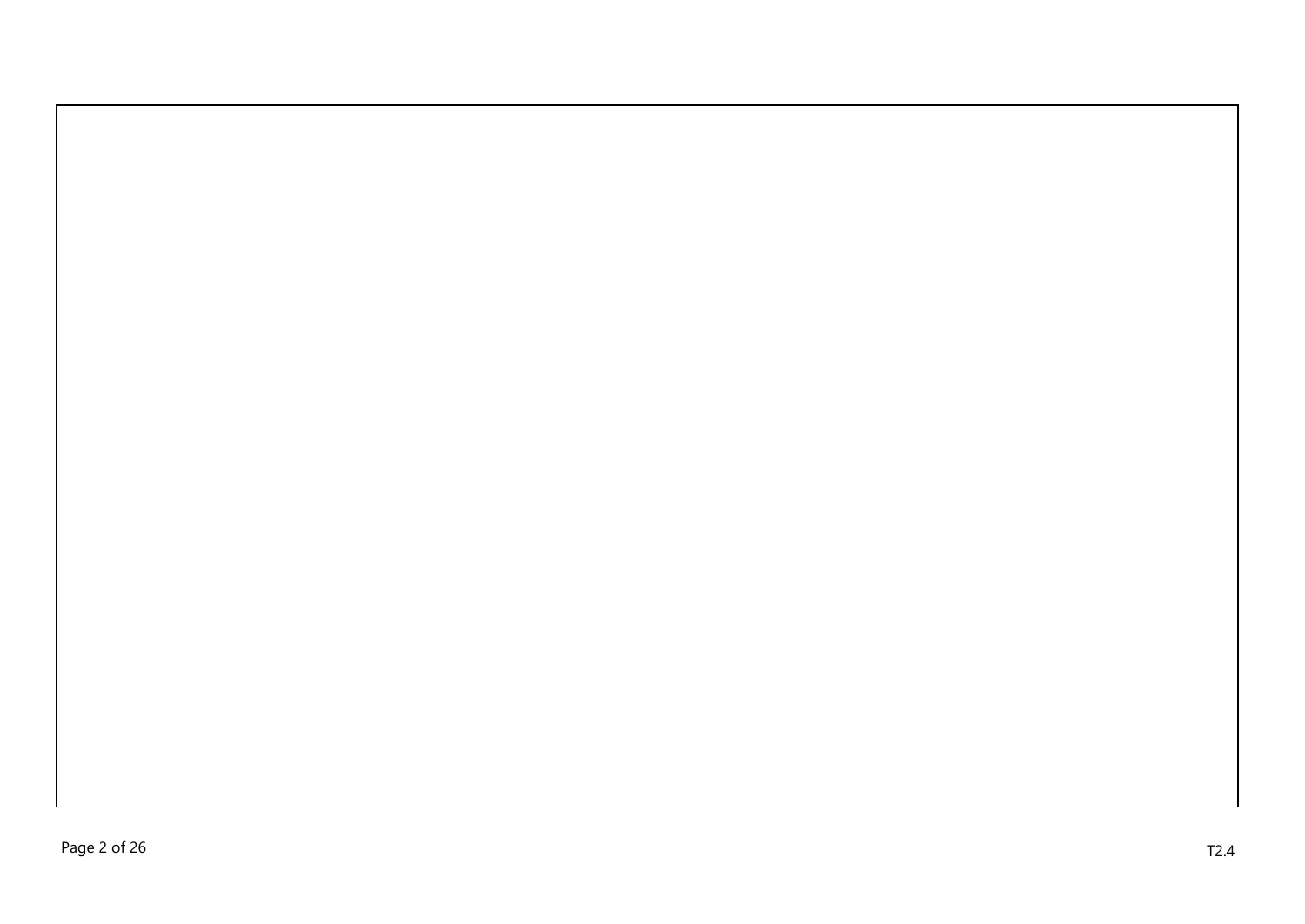| #               | Island | House Name        | Name                    | Sex | National ID | ، ه ، ره<br>مره برگ                                                                                                                                                                                                              | ىئرىتر                                                                                                                                                                                                                              |
|-----------------|--------|-------------------|-------------------------|-----|-------------|----------------------------------------------------------------------------------------------------------------------------------------------------------------------------------------------------------------------------------|-------------------------------------------------------------------------------------------------------------------------------------------------------------------------------------------------------------------------------------|
| Male'           |        |                   |                         |     |             |                                                                                                                                                                                                                                  |                                                                                                                                                                                                                                     |
| 1               | Male'  | H. Ali Reef       | Haail Hassan Haleem     | M   | A165188     | ر . مَ و بروْ                                                                                                                                                                                                                    | رحمانه والمستقر لتاريخ                                                                                                                                                                                                              |
| 2               | Male'  | H. Azadevadi      | Shehenaaz Ali           | F   | A041953     |                                                                                                                                                                                                                                  | شورشي كدمو                                                                                                                                                                                                                          |
| $\vert$ 3       | Male'  | H. Azadevadi      | Ali Ibrahim             | M   | A044475     | -<br>ر· دگنج تروگور                                                                                                                                                                                                              | أمو مقترع                                                                                                                                                                                                                           |
| $\vert 4$       | Male'  | H. Azadevadi      | Vizaad Ali              | F   | A044476     | ر په پختونگی کلیمه                                                                                                                                                                                                               | ءِ پڻ ڏيو                                                                                                                                                                                                                           |
| $\overline{5}$  | Male'  | H. Azadevadi      | Dr. Sheeza Ali          | F   | A046767     | ر په پختونگي کليمه                                                                                                                                                                                                               | ۽ من سيءَ " ان آھي.                                                                                                                                                                                                                 |
| $\vert 6 \vert$ | Male'  | H. Azadevadi      | Visam Ali               | F   | A048572     | ر په پختړه کمپر                                                                                                                                                                                                                  | ويشق مكعي                                                                                                                                                                                                                           |
| 7               | Male'  | H. Azadevadi      | Lauza Ali               | F   | A050885     | ر په پختونگی کلیمه                                                                                                                                                                                                               | تزويج المكمح                                                                                                                                                                                                                        |
| 8               | Male'  | H. Azadevadi      | Mohamed Husham Ali      | M   | A055894     | ر په دې دي.<br>ر . ه د پخ فروگور                                                                                                                                                                                                 |                                                                                                                                                                                                                                     |
| 9               | Male'  | H. Azadevadi      | Fathimath Shazna Ali    | F   | A055895     | ر په ۱۶۶۶ کې د کليمو کليمو کليمو کليمو کليمو کليمو کليمو کليمو کليمو کليمو کليمو کليمو کليمو کليمو کليمو کليمو<br>مرگ کليمو کليمو کليمو کليمو کليمو کليمو کليمو کليمو کليمو کليمو کليمو کليمو کليمو کليمو کليمو کليمو کليمو کليم | توجوحو الشواج مكرا وكالمح                                                                                                                                                                                                           |
| $ 10\rangle$    | Male'  | H. Baadhal        | Mariyam Ashfa Hussain   | F.  | A050631     | ر په نورو                                                                                                                                                                                                                        | دەرە برەۋ برىكەر                                                                                                                                                                                                                    |
| 11              | Male'  | H. Baadhal        | Fathmath Shooba Hussain | F   | A340406     | ر په نورو                                                                                                                                                                                                                        | و دو دوه در مر                                                                                                                                                                                                                      |
| 12              | Male'  | H. Brinjal Flower | Moomina Rasheeda        | F.  | A040191     | ر. ھەرس <i>2000 مەر</i><br>ر. ھەمدىس بىر توخرى مىر                                                                                                                                                                               | وو پر بر <sub>شو</sub> ر<br>درویز بر                                                                                                                                                                                                |
| 13              | Male'  | H. Brinjal Flower | Ibrahim Zian            | M   | A050751     | ر. ھىرىش تەۋەپر<br>ر. ھىرىش تەۋىتى تىر                                                                                                                                                                                           | رەترىر بىقىر                                                                                                                                                                                                                        |
| 14              | Male'  | H. Brinjal Flower | Hussain Nishan          | M   | A059490     | ر. ھېرسمان ده د در                                                                                                                                                                                                               | رح سکه شرکت مرکب میران میران میران میران می<br>مرکب میران میران میران میران میران میران میران میران میران میران می<br>مرکب میران میران میران میران میران میران میران میران میران میران میران میران میران میران میران میران میران می |
| 15              | Male'  | H. Brinjal Flower | Hassan Sobir            | M   | A064103     | ر. ھىرىش تەۋەپر<br>ر. ھىرىش تەۋىتى تىر                                                                                                                                                                                           | برسكش بكصتر                                                                                                                                                                                                                         |
| 16              | Male'  | H. Brinjal Flower | Ismail Yasir            | M   | A085252     | ر . ه پرس <i>۱۶۵۵ وي</i> ر<br>ر . ه <i>پرس چې و بو</i> تر                                                                                                                                                                        | وحدود المستمر                                                                                                                                                                                                                       |
| 17              | Male'  | H. Brinjal Flower | Ahmed Riyaz             | M   | A099339     | ر. ھەج <i>2000 مەر</i><br>ر. ھەج سى <del>قرار 2</del> 0 مە                                                                                                                                                                       | رەرد پەرم                                                                                                                                                                                                                           |
| 18              | Male'  | H. Delight Villa  | Ahmed Ismail            | M   | A056947     | ر و دَرِهِ و دُ                                                                                                                                                                                                                  | رەرد مەئەۋر                                                                                                                                                                                                                         |
| 19              | Male'  | H. Delight Villa  | Fathimath Shifaza       | F   | A124744     | ر و دَرِهِورْ                                                                                                                                                                                                                    | تزجوخهم حوترة                                                                                                                                                                                                                       |
| 20              | Male'  | H. Delight Villa  | Mohamed Aiman           | M   | A270176     | ر ، و ځمرغورځ                                                                                                                                                                                                                    | כממכני ההכית                                                                                                                                                                                                                        |
| 21              | Male'  | H. Delight Villa  | Ismail Aisar            | M   | A369994     | ر. و پروگورمح و پژ                                                                                                                                                                                                               | وسفوحيو المراسمة                                                                                                                                                                                                                    |
| 22              | Male'  | H. Delight Villa  | Hawwa Azza              | F.  | A371431     | ر ، و ځمرغورځ                                                                                                                                                                                                                    | $\begin{array}{cc} * \circ & * \circ \circ \\ * \circ & * \circ \end{array}$                                                                                                                                                        |
| 23              | Male'  | H. Dheufaa        | Abdulla Rasheed         | M   | A022922     | ر . ترویخ                                                                                                                                                                                                                        | رەقراللە ىمەدر                                                                                                                                                                                                                      |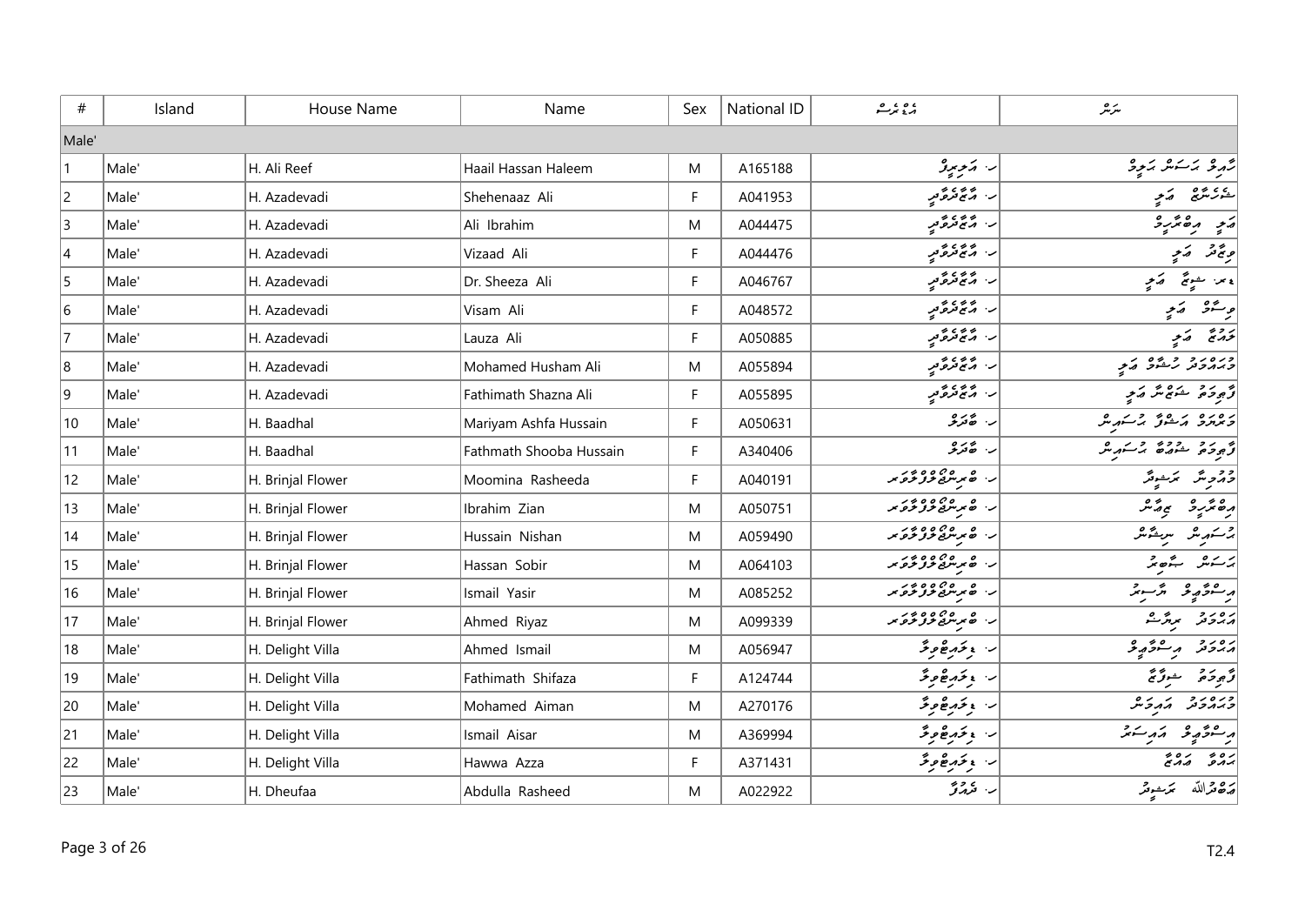| 24 | Male' | H. Dhonjeymuge      | Hassan Firshad         | M           | A044931 | ر . مو ه ده و د<br>ر . موسوع و د                 | يرسكس ويرتثقر                                       |
|----|-------|---------------------|------------------------|-------------|---------|--------------------------------------------------|-----------------------------------------------------|
| 25 | Male' | H. Dhonjeymuge      | Abdulla Faraz          | M           | A048858 | ر. مو وړه و و<br>ر. توسرچ و ی                    | أرَدْ وَتَرَاللّهُ وَتَمَرَّجْ                      |
| 26 | Male' | H. Dhonjeymuge      | Hussain Sarfaraz       | M           | A051503 | ر. مو وړه و و<br>ر. توسرچ و ی                    | چە سەمەھ سەئىرى ئىرى                                |
| 27 | Male' | H. Dhonjeymuge      | Umar Naseer            | M           | A052488 | ر به وه ده و د<br>ر کرس                          | وزوار الكرسولو                                      |
| 28 | Male' | H. Dhonjeymuge      | Fathimath Zuhura       | F           | A060274 | ر. مو وړه و و<br>ر. توسرچ و ی                    | و وده ودو                                           |
| 29 | Male' | H. Dhonjeymuge      | Ibrahim Hameed         | M           | A149621 | ر به وه ده و د<br>ر کرس                          | رەترىر تەرىر                                        |
| 30 | Male' | H. Dhonjeymuge      | Mohamed Humaam Ali     | M           | A153560 | ر. مو وړه و و<br>ر. توسرچ و ی                    |                                                     |
| 31 | Male' | H. Dhonjeymuge      | Husna Adam             | F           | A217809 | ر. مو وړه و و<br>ر. توسربح و ی                   | جراعا مرکز کرده                                     |
| 32 | Male' | H. Dhonjeymuge      | Nasheedha Ibrahim      | F           | A217810 | ر. مو وړه و و<br>ر. توسرچ و ی                    | بترسوشر مرە ترىر 3                                  |
| 33 | Male' | H. Dhonjeymuge      | Fathimath Faiha Umar   | F.          | A333971 |                                                  | وتجوحه ومرثه محاجر                                  |
| 34 | Male' | H. Dhonjeymuge      | Aminath Faraha Umar    | E           | A333972 | ر به وه ده و د<br>ر کرس                          | أزوسهم وتركه الأوراد                                |
| 35 | Male' | H. Dhonjeymuge      | Mohamed Nahyan Khan    | M           | A342996 | ر. مو وړه و و<br>ر. توسربح و ی                   | ورەرو رەپەە بەھ                                     |
| 36 | Male' | H. Dhonjeymuge Aage | Ali Naseer             | M           | A054284 | پر 2010ء و c 4 c<br>ر۰ قرمربع <del>c</del> 5 x x | أركمني الكرسية وتحر                                 |
| 37 | Male' | H. Dhonjeymuge Aage | Ahmed Naseer           | M           | A059613 | ر موه ده ده ده د<br>ر کرس بی حرو در              | أرەرو سكينومى                                       |
| 38 | Male' | H. Dhonjeymuge Aage | MOHAMED BAISH AHMED    | M           | A079503 | ید وی و ی و ی<br>ر۰ قرسرچ <i>و ی</i> و ی         | ورەرد بەرە رەرد                                     |
| 39 | Male' | H. Eliathu Villa    | Aminath Nadira         | F           | A039466 | ر بم دېموړيځو                                    | ثروينتي الثبريث                                     |
| 40 | Male' | H. Eliathu Villa    | Mariyam Shamma Ibrahim | F.          | A039467 | ر بمورځورځ                                       | נ סנים ניסיבים בינים                                |
| 41 | Male' | H. Eliathu Villa    | FATHIMATH AZRA         | F           | A040610 | ر بم دېموړيځو                                    | وتجوحكم المافريم                                    |
| 42 | Male' | H. Eliathu Villa    | Aminath Shimla         | F.          | A053895 | ر ، ئەمەير قومۇ                                  | أزويتم والموادق                                     |
| 43 | Male' | H. Eliathu Villa    | Mohamed Shareef        | M           | A060604 | ر بم دېموړيځو                                    | ورەرو شەرۇ                                          |
| 44 | Male' | H. Eliathu Villa    | Aishath Nashima        | $\mathsf F$ | A081706 | ر. مگر مرکز و گر                                 | أقهر مشكرة المتر تشريح                              |
| 45 | Male' | H. Eliathu Villa    | Fathimath Naisha       | F           | A099493 | ر. ئەمزىر ئەھ بۇ                                 | تؤودة شرشة                                          |
| 46 | Male' | H. Eliathu Villa    | Ali Mohamed Shareef    | M           | A104740 | ر. ئەمزىر ئەربۇ                                  | أرو وبرودو خيرو                                     |
| 47 | Male' | H. Eliathu Villa    | Faheema Hassan         | F.          | A131394 | ر ، م دېم موځو                                   | تۇرپى ئەسكىلى                                       |
| 48 | Male' | H. Eliathu Villa    | Rilwan Mohamed Shareef | M           | A143832 | ر ، ئەجەنىمۇمۇقر                                 | ە بەھ دىرەردە ھەمدى<br>مەسومەس <i>دى</i> رەرى ھەمدى |
| 49 | Male' | H. Eliathu Villa    | Ahmed Mohamed Shareef  | M           | A144708 | ر بم دېموړيځو څ                                  | رەرد درەرد شەرد                                     |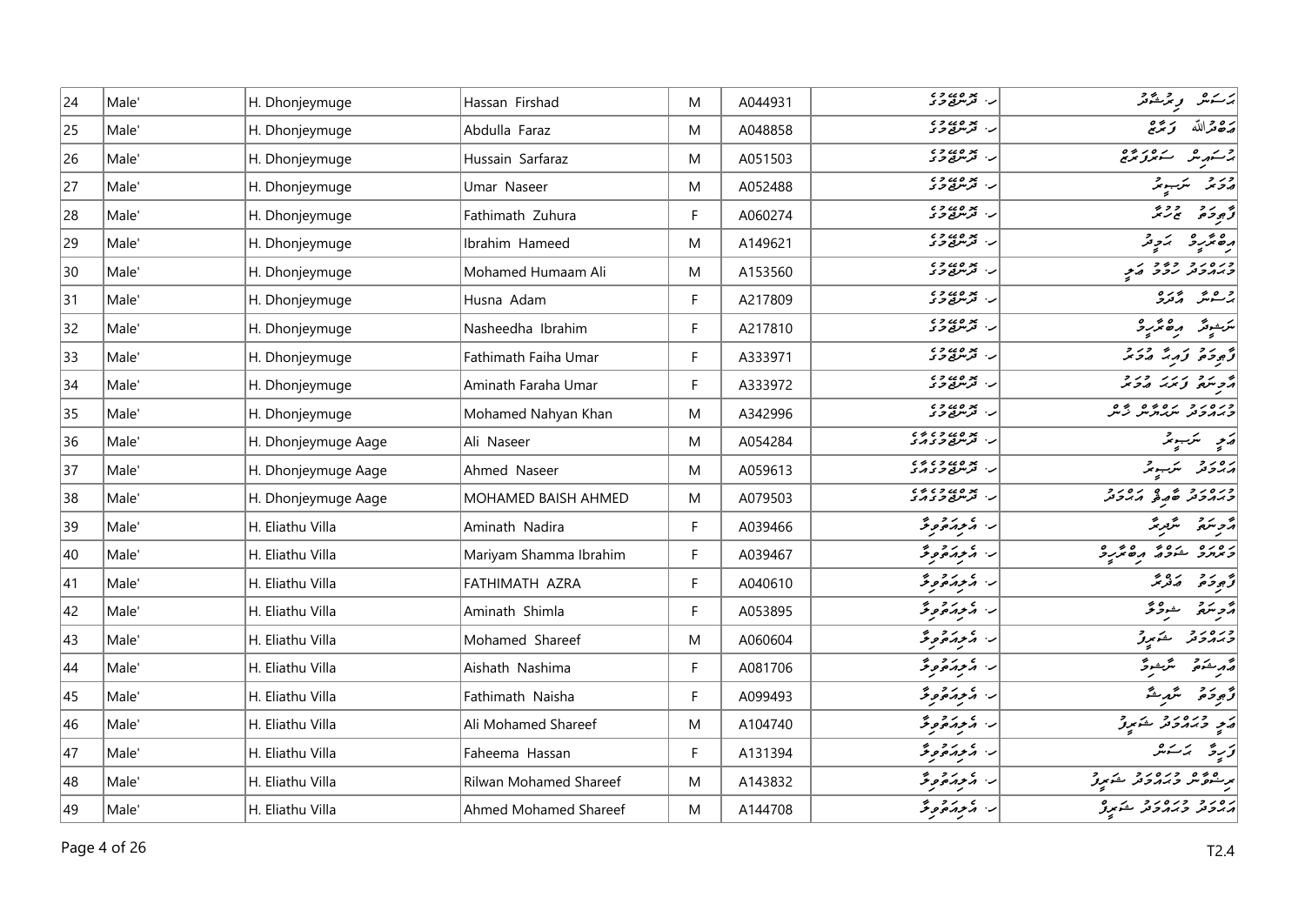| 50 | Male' | H. Eliathu Villa   | Fathmath Muna           | F           | A159998 | ر بم دېموړيځ     | توجوحو وتر                               |
|----|-------|--------------------|-------------------------|-------------|---------|------------------|------------------------------------------|
| 51 | Male' | H. Eliathu Villa   | Aminath Lubna Nasir     | F           | A159999 | ر ، ئەمەئەتمۇمۇق | أأرمهم ومحاسر المراجع                    |
| 52 | Male' | H. Eliathu Villa   | Ibrahim Mohamed Shareef | M           | A322789 | ر ، ئەجەنىمۇمۇقر | رەپرىو دىرەرد خىرو                       |
| 53 | Male' | H. Eliathu Villa   | Aishath Ibna Nasir      | F           | A325605 | ر بم دېموگو د    | הו לכל הסית יתהו                         |
| 54 | Male' | H. Faimaa Villa    | Aishath Ibrahim         | F           | A054198 | ر . ۇرۇپۇ        | ومشوقه موهنه                             |
| 55 | Male' | H. Faimaa Villa    | Hassan Vikram           | M           | A054988 | ر . ۇرۇپۇ        | يركبش ولاتره                             |
| 56 | Male' | H. Faimaa Villa    | Mohamed Ikram           | M           | A054989 | ر . ۇرۇپۇ        | כמחכת העיתכ                              |
| 57 | Male' | H. Faimaa Villa    | HUSSAIN AKRAM           | ${\sf M}$   | A074957 | ر . ۇرۇپۇ        | جرسكور مره برده                          |
| 58 | Male' | H. Faimaa Villa    | Ahmed Rishfan           | ${\sf M}$   | A074959 | ر . ۇرۇپۇ        | رەرد برىشۇش                              |
| 59 | Male' | H. Faimaa Villa    | Fathimath Eenas Hassan  | F           | A159952 | ر . ئەردۇرى      | قەدە پەئزىش ئەسەند                       |
| 60 | Male' | H. Faimaa Villa    | Ibrahim Rifaee          | M           | A319675 | ر زَرِدَّ دِدَّ  | رەتمەد برق                               |
| 61 | Male' | H. Faimaa Villa    | Ahmed Layaan Akram      | M           | A328837 | ر وَرِوَّہِ وَ   |                                          |
| 62 | Male' | H. Faimaa Villa    | Aminath Rishfa          | $\mathsf F$ | A338091 | ر زَرِدَّ وِدَّ  | أأزجر سكرة المرسشوقر                     |
| 63 | Male' | H. Faimaa Villa    | Ismail Rayyan           | ${\sf M}$   | A343667 | ر . ۇرۇپۇ        | ر عۇر ئەر ئىر                            |
| 64 | Male' | H. Feesant         | Ismail Rasheed          | ${\sf M}$   | A010307 | ر. وپەشھ         | أرسادة ويحر المرشوش                      |
| 65 | Male' | H. Feesant         | Fathimath Jaisha Ismail | F           | A161492 | ر. پرسکوچ        | توجوجو فيريش ريحور                       |
| 66 | Male' | H. Fehi Aalaa      | Fathimath Laiza         | $\mathsf F$ | A058468 | ر، ۋر دچم        | وَّجْوَحَهُ خَهْرِ مَ                    |
| 67 | Male' | H. Fehi Aalaa      | Mariyam Laiza           | F           | A072780 | ر. دی چم         | دەرە ئەرى                                |
| 68 | Male' | H. Fehi Aalaa      | Aishath Hassan Ali      | F           | A104126 | ر، ذرِ پُرُ      | ەر ئەڭ ئەسەھ كەي                         |
| 69 | Male' | H. Fehi Aalaa      | Jameela Hassan          | $\mathsf F$ | A104127 | ر، ذرِ دُبْر     | ۇرچۇ ئەسكىر                              |
| 70 | Male' | H. Fehi Aalaa      | Hawwa Hassan Ali        | F           | A104128 | ر، ۋر چۇ         |                                          |
| 71 | Male' | H. Fehi Aalaa      | Mohamed Shamoon         | M           | A104142 | ر، ۋر چۇ         | شەھ جەشر<br>و ره د د<br>تر پر ژنر        |
| 72 | Male' | H. Fehi Aalaa      | Aminath Laiza           | F           | A131151 | ر، ڈرِ 2ً2       | أزوينهم خدبج                             |
| 73 | Male' | H. Fehi Aalaa      | Ibrahim Anoof Aslam     | M           | A370139 | ر، ڈر 23         | رە ئەرە بەرە بەرە                        |
| 74 | Male' | H. Fehifaiy Koalhi | Mariyam Manike          | F           | A033025 | ر كۆرۈڭ ھەتكىر   | ر <i>صده د</i><br> تر <i>پر پر چون</i> د |
| 75 | Male' | H. Fehifaiy Koalhi | Aminath Rasheedha       | F           | A033047 | ر بۇرۇۋرىمىز     | أأروبتهم بمنفوض                          |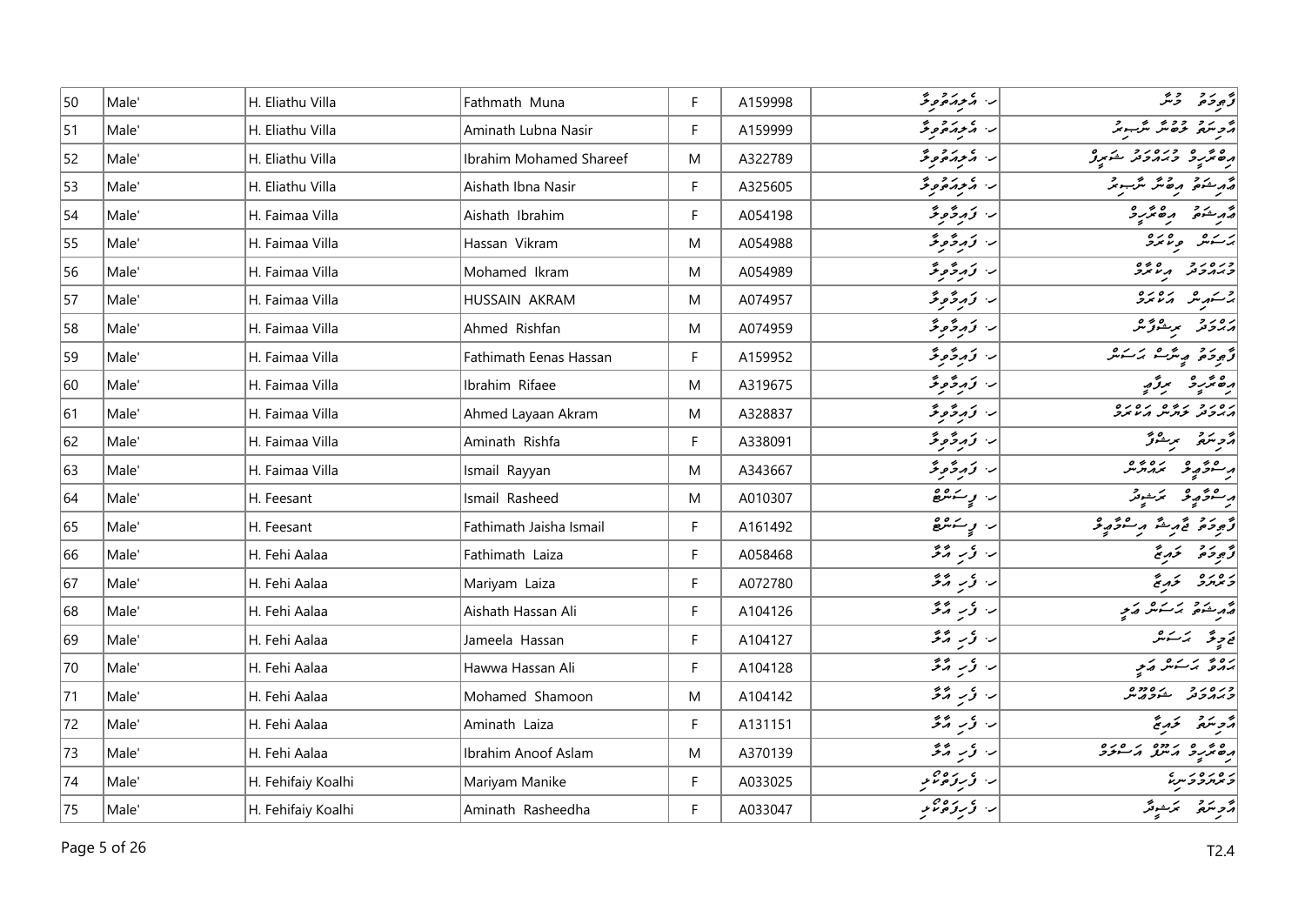| 76  | Male' | H. Fehifaiy Koalhi | Mohamed Ali             | M         | A033048 | ر. ۇرۇۋەتئىر             | ورەرو كەير                              |
|-----|-------|--------------------|-------------------------|-----------|---------|--------------------------|-----------------------------------------|
| 77  | Male' | H. Fehifaiy Koalhi | Mohamed Maahin Musthafa | M         | A156979 | ر. ۇرۇۋەتئىر             | ورەر دەر ئەرەر دەرد                     |
| 78  | Male' | H. Fehifaiy Koalhi | Maisam Ali Musthafa     | M         | A353564 | <sub>س</sub> و پره په په | ورسوه وي وجود                           |
| 79  | Male' | H. Fehifaiy Koalhi | Maaisha Musthofa        | F         | A353565 | ر. ۇرۇۋرىم               | أؤرش وبنور                              |
| 80  | Male' | H. Fehifaiy Koalhi | Aishath Isama           | F         | A353993 | ر بۇرۇۋەتلۈ              | ومرشوم برسكوم                           |
| 81  | Male' | H. Fehifaiy Koalhi | Mohamed Isaam           | M         | A353994 | ر . ۇرۇۋەتلۈ             | ورەرو مەدە                              |
| 82  | Male' | H. Fifty Flower    | Mariyam Shifa           | F         | A043048 | ر . وِرْعٍرْ دُّوَىد     | ر ه ر ه<br><del>ر</del> بربر ژ<br>شدوگر |
| 83  | Male' | H. Fifty Flower    | Aishath Naeem           | F         | A073368 | ر . و ژېچو ژڅو پر        | أقهر خنقى التمدير                       |
| 84  | Male' | H. Fifty Flower    | Latheefa Abdul Rahman   | F         | A106213 | ر. وژھٍوُدُوَمَد         | ر و ده ده ده وه و                       |
| 85  | Male' | H. Fifty Flower    | Aminath Aishaan Shaheem | F         | A366552 | ~ وِرْحٍوْدُوَمَه        | أأدخره أأراء المستورية                  |
| 86  | Male' | H. Finifenmaage    | Mariyam Warujina        | F         | A023392 | ر. ویبرڈ عرمی            | و ده ده در در پر ش                      |
| 87  | Male' | H. Finifenmaage    | Ismail Adhuham          | ${\sf M}$ | A037418 | ر. ومرؤ مردّة            | وسترقيط أتتررد                          |
| 88  | Male' | H. Finifenmaage    | Aishath Warujina        | F         | A037420 | ر. ومرو معدّة            | أە مەستىقى ئىم ئىسى ئىگر                |
| 89  | Male' | H. Finifenmaage    | Ahmed Adham             | M         | A037455 | ر. و سرو مرد و           |                                         |
| 90  | Male' | H. Finifenmaage    | Hawwa Dhooma            | F         | A051037 | ر وېروموده               | ره په دوم<br>بروگ ترو                   |
| 91  | Male' | H. Finifenmaage    | Fathimath Thooma        | F         | A058991 | ر. ومروء مع              | توجوجو ودي                              |
| 92  | Male' | H. Finifenmaage    | Ahmed Ilham             | M         | A058992 | ر. ويترو مردم            | رەرد رەپەە                              |
| 93  | Male' | H. Finifenmaage    | Mohamed Faisal          | M         | A058993 | ر. و سرگرمرگرمی          | ورەرو زەبىر                             |
| 94  | Male' | H. Finifenmaage    | Mohamed Adhuham         | M         | A151926 | ر. و سرگرمرگرمی          | כנסנכ נבנס<br>כגמכת הבנ <i>ב</i> כ      |
| 95  | Male' | H. Finifenmaage    | Ibrahim Riznee          | M         | A278689 | ر. وسرو مردم             | رەشرە بىر بىر                           |
| 96  | Male' | H. Finifenmaage    | Ali Kashif              | M         | A278695 | ر. ومرؤ عدد ع            | ەكىمى ئۇھوق                             |
| 97  | Male' | H. Finifenmaage    | Fathimath Maziyya Ahmed | F         | A338933 | ر. وسرگرمرگرم            | ר הלב באת היו בית                       |
| 98  | Male' | H. Finifenmaage    | Aishath Shadha Nashid   | F         | A342999 |                          | أوه مشكاة الشافر المرشوقر               |
| 99  | Male' | H. Finifenmaage    | Mariyam Rinzy           | F         | A351311 | ر. وسرو مرد و            | د ورو مرشي                              |
| 100 | Male' | H. Fulooniyaamaage | Mariyam Nadeema         | F         | A022989 | ر. ودو پروه پ            | ر ه بر ه<br><del>د</del> بربرگ          |
| 101 | Male' | H. Fulooniyaamaage | Ahmed Nadeem            | ${\sf M}$ | A036749 | ה בבתודו בי              | دەر د سرگرو                             |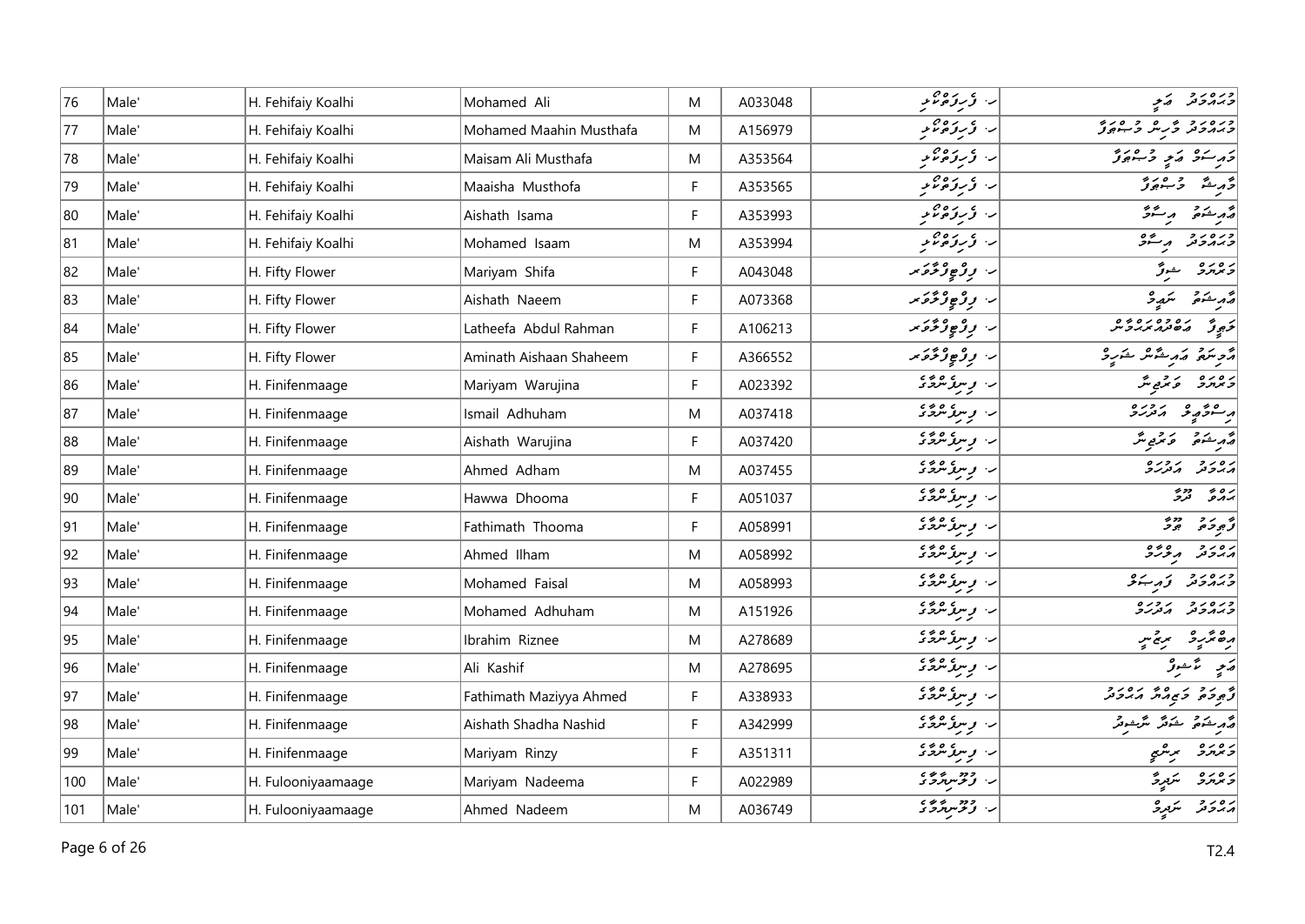| 102 | Male' | H. Fulooniyaamaage      | Alfau Adam                       | M           | A364581 | ر . وو .<br>ر . و توسرو د .                     | پور ہ<br>مرکز ژ<br>پروژپر                         |
|-----|-------|-------------------------|----------------------------------|-------------|---------|-------------------------------------------------|---------------------------------------------------|
| 103 | Male' | H. Fulooniyaamaage Aage | Ahmed Irushan                    | M           | A001106 | د دو دو دی.<br>ر۰ ژنژس ژنگردی                   | ەر بىر ئەيھەتر<br>پرور و                          |
| 104 | Male' | H. Fulooniyaamaage Aage | Mariyam Irasha                   | F           | A001107 | د دوم پرورو ده<br>ر۰ <b>زن</b> رس <i>د</i> ی در | برىژىنتە<br>  ئە ئەرە                             |
| 105 | Male' | H. Fulooniyaamaage Aage | Fathimath Iruma                  | F           | A073738 | د دو دوره وه ده.<br>ر۰ <b>زن</b> ومبرگرد ک      | توموقع مبرقم                                      |
| 106 | Male' | H. Fulooniyaamaage Aage | Moosa Irufan                     | M           | A073739 | ر. ووړ پرونو د ده.<br>د او <b>و</b> سرو د در    | رسم پروتر                                         |
| 107 | Male' | H. Fulooniyaamaage Aage | Aishath Inaya                    | F           | A074392 | ر. دوسرپروژور                                   | مەر شىمى مەسىر                                    |
| 108 | Male' | H. Fulooniyaamaage Aage | Aminath Ifasha                   | F           | A074393 | ر. 32° مرگر گرون<br>در از محر مرگر گروند ک      | أرمز ترة<br>ە بەرتىگە                             |
| 109 | Male' | H. Fulooniyaamaage Aage | Jaufar Ibrahim                   | M           | A074574 | ر دور پروه ده<br>ر۰ ژنومبرگرگروی                | ە ھەترىر 3<br>ر ور و<br>ق <i>ے هر ق</i> ریمر      |
| 110 | Male' | H. Fulooniyaamaage Aage | Rugiyya Dawood                   | F           | A150706 | ر. ووسر و و ، و ،                               | و و م مودود<br>مرتوم مرکز ترمر                    |
| 111 | Male' | H. Fulooniyaamaage Aage | Mohamed Shaarif Hassan<br>Saabig | M           | A167070 | د دو دو دی د پا<br>ر۰ <b>زن</b> ومبرگری دی      | ورەرو ئۇيرۇ برىكى ئوق                             |
| 112 | Male' | H. Fulooniyaamaage Aage | Khadeeja Inasha Jaufar           | F           | A350777 | ر دو دروه ده                                    | تزمرة ويترجم ودورد                                |
| 113 | Male' | H. Fusfalhu             | Ibrahim Zahir                    | M           | A010736 | ر. ۋىشۇ تە                                      |                                                   |
| 114 | Male' | H. Fusfalhu             | Khadeeja Mariyath                | F           | A058109 | ر. ۋىسۇر                                        | ئرَىمٍدٍ<br>س<br>وحميراتهم                        |
| 115 | Male' | H. Fusfalhu             | Nadha Zahir                      | F           | A059654 | ر. ۋىشۇرۇ                                       | بىر تەرىپى                                        |
| 116 | Male' | H. Fusfalhu             | Mohamed Naufal Ibrahim Zahir     | M           | A162957 | ر. ۋىسۇر                                        | בנסגב גבנים הסתיב הית                             |
| 117 | Male' | H. Fusfaru              | Mariyam Farheen                  | F           | A038867 | ر. ۇشۇرگە                                       | رەرە يەربىر                                       |
| 118 | Male' | H. Fusfaru              | Mohamed Zahir                    | M           | A047298 | ر. ۇشۇرگە                                       | ورەر دېر پر                                       |
| 119 | Male' | H. Fusfaru              | Fathimath Suzan                  | $\mathsf F$ | A056460 | ر. ۇشۇرگە                                       | جوبر چر<br>و مر د<br>تر مور می                    |
| 120 | Male' | H. Fusfaru              | Hawwa Zooshaan                   | F           | A071693 | ر. ۇشۇرچ                                        | بره به معنی محمد محمد                             |
| 121 | Male' | H. Fusfaru              | Ismail Ganith Zahir              | M           | A341576 | ر. ۇشۇرگە                                       | وبحوثمو ومجموع مجربر                              |
| 122 | Male' | H. Gasdhoshuge          | Mufrih Mohamed                   | M           | A024690 | ر کے مسکونوی کے                                 | و ر ه ر و<br>تر پروتر<br>د ه ور<br>ح نو بر بر     |
| 123 | Male' | H. Gasdhoshuge          | Fanaaru Mohamed                  | F           | A041407 | ر - ر صوبو د د<br>ر - کارسوری                   | ۇ ئىرىر<br>و ره ر و<br><i>د ب</i> رگرفر           |
| 124 | Male' | H. Gasdhoshuge          | FADHWA MOHAMED                   | F           | A041410 | ر. ک <sup>ے م</sup> صر <i>بوی</i>               | ر و بر<br>تو تعرض<br>و ره ر و<br><i>د ب</i> رگرفر |
| 125 | Male' | H. Gasdhoshuge          | Sabira Mohamed                   | F           | A041411 | ر. کار شود و ه                                  | سەھ ئە<br>و ره ر و<br>تر پر تر تر                 |
| 126 | Male' | H. Gasdhoshuge          | Najfa Mohamed                    | F           | A055387 | ر. کر صور و ه<br>ر. کا مستقرمزی                 | ىرە بۇ<br>و ره ر د<br><i>د ب</i> رگرفر            |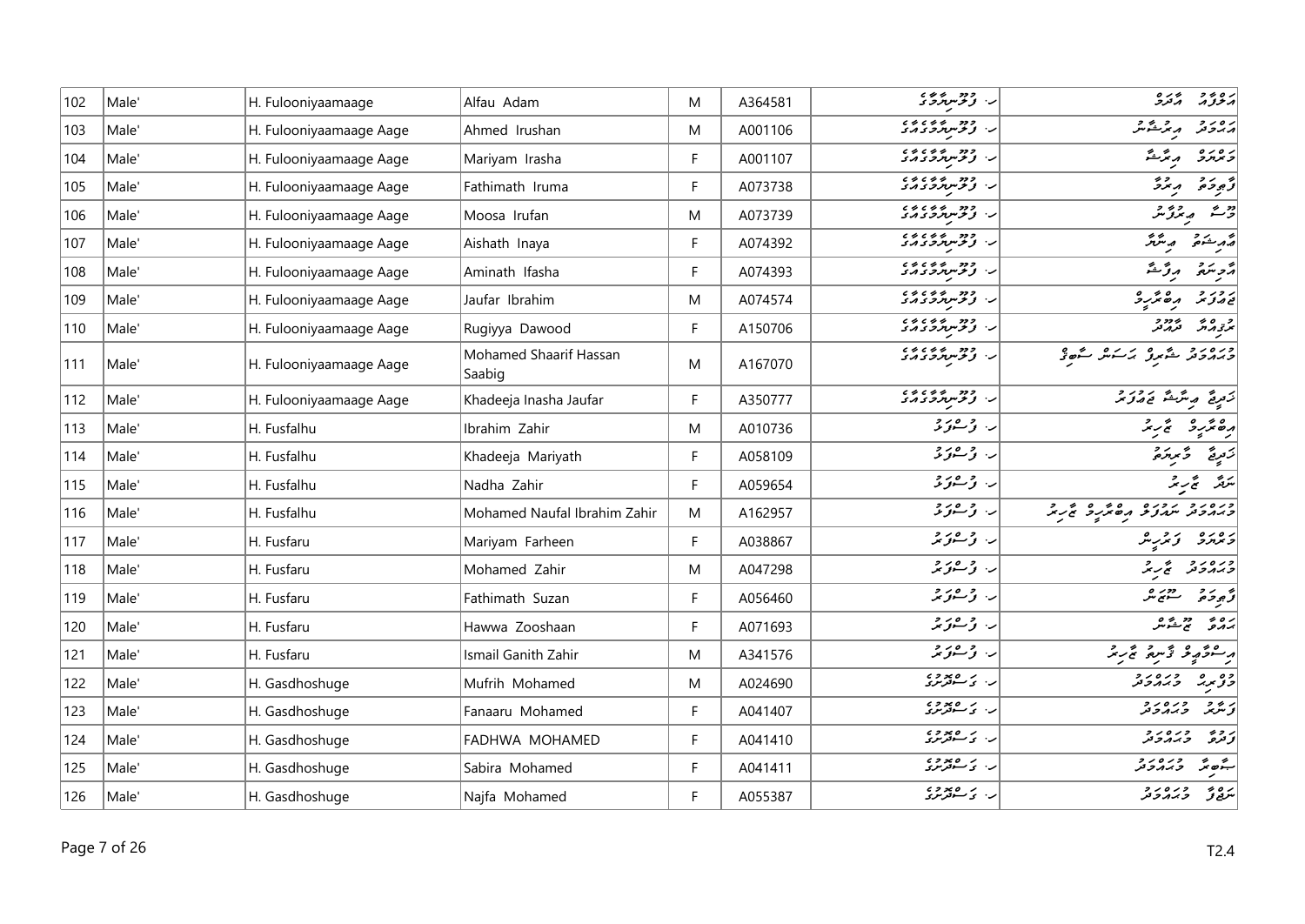| 127 | Male' | H. Gasdhoshuge           | Musrif Mohamed         | M  | A092722 | ر کا کامیو و <sup>ج</sup> ا                              | وره ر د<br><i>د ب</i> رگرفر<br><mark>خ سەبىرى</mark> |
|-----|-------|--------------------------|------------------------|----|---------|----------------------------------------------------------|------------------------------------------------------|
| 128 | Male' | H. Gasdhoshuge           | Afnan Mohamed          | F  | A130740 | ر. کار شکوروی                                            | ره شهر در در د<br>مرز شر در در در                    |
| 129 | Male' | H. Gasdhoshuge           | MARIYAM FAINA SHIYAM   | F  | A161480 | ر. ک <sup>ر</sup> مستخدم و <sup>ج</sup>                  | د وړه زړیځر شرگرد                                    |
| 130 | Male' | H. Gasdhoshuge           | Fathmath Laisau Shiyam | F  | A324061 | ر. کر صور و ء<br>ر. کا مسئولوی                           | وٌجودَةٌ وَرَسَّهُۥ ۡ شِيرُوْ                        |
| 131 | Male' | H. Gasdhoshuge Aage      | Aminath Nafra          | F  | A056084 | ر کرے پروہ دی۔<br>ر کے سعو <i>ر دو</i> دی                | دٌ د سَرِ د صَمَّرٌ سَمَّ                            |
| 132 | Male' | H. Gasdhoshuge Aage      | Adam Manik             | M  | A058436 | ر د ه پوه و ه و و<br>ر۰ کاستوفرمزی اړی                   | پر دے درج<br>پر تر تر تر س                           |
| 133 | Male' | H. Gasdhoshuge Aage      | Ahmed Samee            | M  | A059500 | ر سر و د و د و د و<br>ر ب کی سنده مرکز ایر ی             | پرچ ور حر<br>رحجمج                                   |
| 134 | Male' | H. Gasdhoshuge Aage      | Fathimath Shirufa      | F  | A102358 | ر د صغر و د بر د<br>ر د که سعور در د د                   | توجوجو الشوجرة                                       |
| 135 | Male' | H. Gasdhoshuge Aage      | Lubaba Binth Ismail    | F  | A161477 | ر کر ه پروه ده د<br>ر کار سوتر در در د                   | دە ئەھمەد بەللەر                                     |
| 136 | Male' | H. Gasdhoshuge Aage      | Aishath Nasfa          | F  | A163115 | ر کر ه پروه ده د<br>ر کار سوتر در در د                   | أقرم شوه سرعو                                        |
| 137 | Male' | H. Gasdhoshuge Aage      | Moosa Sajaah           | M  | A336520 | ر د صغیر و د بر د<br>ر د که سعفر مر <sub>کب</sub> ه ک    | دوم شود                                              |
| 138 | Male' | H. Gasdhoshuge Aage      | Hassan Shafraaz        | M  | A336521 | ر کر ه مو و د نو د<br>ر کار سوفر مرۍ لري                 | ىز سەش ھۆرگەمچ                                       |
| 139 | Male' | H. Gasdhoshuge Aage      | Nafha Binth Ismail     | F  | A342499 | ر د صعود و د بر د<br>ر د که سعود در د او                 | بتروثه ومثنى وبالحرموثر                              |
| 140 | Male' | H. Gasdhoshuge Dhekunuge | Ali Azmee              | M  | A036256 | ر د ه مو و د و و د و د<br>ر د که ستوربرو توبع سرو        | أتكتح أتكاحي                                         |
| 141 | Male' | H. Gasdhoshuge Dhekunuge | Moomina                | F. | A036257 | ر د ه د و د د و د و د<br>ر د کاستورنری توما سری          | ودويتر                                               |
| 142 | Male' | H. Gasdhoshuge Dhekunuge | Khadeeja Ahmed Fulhu   | F  | A036259 | ر به ره مود و د و و د<br>ر به کار سوتوبوری توبا سوی      | نزىرقى<br>ر ه ر و و و<br>پر ژونونو تر                |
| 143 | Male' | H. Gasdhoshuge Dhekunuge | Azlifa Ahmed           | F  | A036354 | ر در ه مورو د د و د و د<br>ر د که ستوربری توما سری       | ەرەر<br>برۋېرۇ                                       |
| 144 | Male' | H. Gasdhoshuge Dhekunuge | Aminath Jennifer       | F  | A043431 | ر به ره مود و د و و د<br>ر به کارسوری توما سری           | أأدجن والمستمر                                       |
| 145 | Male' | H. Gasdhoshuge Dhekunuge | Umar Manik             | M  | A051752 | ر ره پووه د و و د<br>ر۰ کاستوگرمری توما سری              | כן כן<br>נג'ב מקט                                    |
| 146 | Male' | H. Gasdhoshuge Dhekunuge | Abdulla Elaaf          | M  | A325424 | ر د ه مود د د و د و د<br>ر د کارستوتر در ترما سری        | صصرالله<br>ەر بۇر                                    |
| 147 | Male' | H. Gasdhoshuge Dhekunuge | Mariyam Dhiyam         | F  | A334869 | ر د ه مود د د و د و د<br>ر د کارستوتر در ترما سری        | נים נים ניתר.<br>בי <i>נית</i> ר ניתר                |
| 148 | Male' | H. Gasdhoshuge Dhekunuge | Tamra Mariyam Tozzi    | F. | A336937 | ر به ره مود و د و و و و و<br>ر به ای کست فرمزی فرما مبری | ره پر دره مو<br>دومر ترمزدتر ځم                      |
| 149 | Male' | H. Gasdhoshuge Dhekunuge | Ryan Ahmed Tozzi       | M  | A336940 | ر به ره پووه و و و و و<br>ر به نخه سوتورو توما سوی       | رە دە رەرد بر<br>برازشر اربر دىر ھ                   |
| 150 | Male' | H. Gasdhoshuge Dhekunuge | ANAN ALI RASHEED       | F  | A340742 | ر د ه مو و د و و و و و<br>ر د کارسور و توما سربی         |                                                      |
| 151 | Male' | H. Gasdhoshuge Dhekunuge | LAYAN ALI RASHEED      | F  | A340743 | ر به ره مود و د و و و و و<br>ر به ای کست فرمری فرما منزی | ترور<br>افرانژند <sub>م</sub> رکب انگرامی            |
| 152 | Male' | H. Gasdhoshuge Dhekunuge | Ain Ali Rasheed        | F. | A340746 | ر د ه مود د د و د و د<br>ر د کارستوتر در ترما سری        | كمركز كالمج الكرجوقر                                 |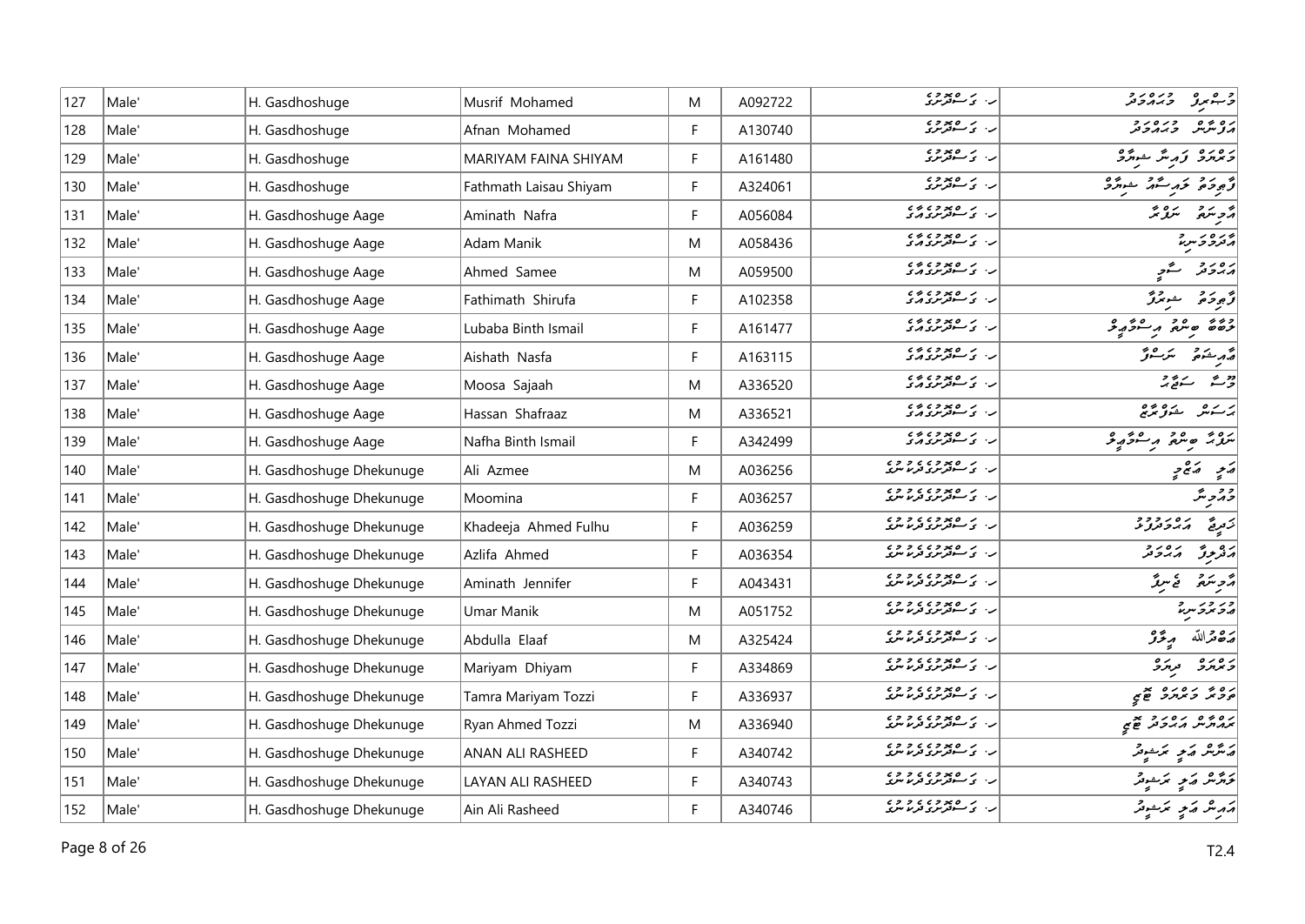| 153 | Male' | H. Gasdhoshuge Dhekunuge     | <b>Fathimath Afaaf Ahmed Samee</b> | F  | A341765 | ر ده موده ده د ده.<br>ر۰ کاستو <i>نوری توما</i> سوی | و دو روو رورو گړې                        |
|-----|-------|------------------------------|------------------------------------|----|---------|-----------------------------------------------------|------------------------------------------|
| 154 | Male' | H. Gemini                    | Fathmath Hussain Didi              | F  | A051944 | ر آھي.<br>پاڪستان ڪيا                               | ق دو چې شور شوږمړ                        |
| 155 | Male' | H. Giniraahi Aage            | Abdulla Amlah                      | M  | A024857 | ر. پرسرگروی                                         | پروژه<br>  پر <b>ھ تر</b> اللّٰہ         |
| 156 | Male' | H. Giniraahi Aage            | Abdulla Mushrif                    | M  | A036413 | ر، پرسر پر پر پر                                    | ەھىراللە<br>ح شەير <i>ۋ</i>              |
| 157 | Male' | H. Giniraahi Aage            | Hawwa Hazla                        | F  | A039954 | ر. په سرچر پرچ                                      | رەپ رەپچ                                 |
| 158 | Male' | H. Giniraahi Aage            | Fathimath Raheel                   | F  | A039972 | ر، پرسرگرومی                                        | ۇيودۇ ئېرىۋ                              |
| 159 | Male' | H. Giniraahi Aage            | Faheema Hussain                    | F  | A039975 | ر و سرپورگرو و<br>- --                              | أَوْرِدُّ بِرْسَمْدِيْر                  |
| 160 | Male' | H. Giniraahi Aage            | Aminath Fazla                      | F  | A040082 | ر، پرسرچريږي                                        | ە ئەر ئەر ئەنگە                          |
| 161 | Male' | H. Giniraahi Aage            | Aishath Nazla                      | F  | A040167 | ر، پرسرتروژی                                        | سرە ئۇ<br>ۇ مەشقە <i>ھ</i>               |
| 162 | Male' | H. Giniraahi Aage            | Mariyam Shazla                     | F. | A040885 | ر ، پرسرچرېږي                                       | ر ه ر ه<br><del>ر</del> بربرگ<br>ے ج گر  |
| 163 | Male' | H. Giniraahi Aage            | Abdulla Aflah                      | M  | A041535 | ر ، پرسرچروچ                                        | برە تراللە<br>بروتره                     |
| 164 | Male' | H. Giniraahi Aage            | Mohamed Shakeel                    | M  | A043745 | ر، <sub>ئە</sub> سرىگرىدى<br>مەسرىلىر               | ورەرو خىرو                               |
| 165 | Male' | H. Giniraahi Aage            | Fathimath Shakeela                 | F  | A043871 | ر. په سرچر چې                                       | و مرد<br>اقرام در م<br>شەر ئۇ            |
| 166 | Male' | H. Giniraahi Aage            | Ahmed Shakeel                      | M  | A057350 | ر. په سرچر دي                                       | پرورو شروع                               |
| 167 | Male' | H. Giniraahi Aage            | Abdullah Ashraf                    | M  | A058519 | ر، پرسرگرومی                                        | رە قراللە كە <u>ش</u> ەتر <i>و</i>       |
| 168 | Male' | H. Giniraahi Aage            | Hawwa Hubasha Shakeel              | F  | A058636 | ر، پرسرگرمرگی                                       | رەپ رەشتە خىرو                           |
| 169 | Male' | H. Giniraahi Aage            | Aminath Kyesha Shakeel             | F. | A058637 | ر، پرسرگرمرگی                                       | أزويتم تتريث لمنوع                       |
| 170 | Male' | H. Giniraahi Aage            | Aishath Alma Afzal                 | F. | A061933 | ر، پرسرگرومی                                        | ه د شکوه او ده د د د ک                   |
| 171 | Male' | H. Giniraahi Aage            | Abdulla Aslah                      | M  | A062192 | ر، پرسرچروچ                                         | رە داللە كەسوم                           |
| 172 | Male' | H. Giniraahi Aage            | Huda Hussain Habeeb                | F  | A157144 | ر. په سرچر دي                                       | رتر بر کے مرکز مرکز م                    |
| 173 | Male' | H. Giniraahi Aage            | Aishath Thyma Hisham               | F  | A165412 | ر. په سرچر دي                                       | مەر شىم كەرگە رىشگ                       |
| 174 | Male' | H. Giniraahi Aage            | Fathimath Shanaas Aflah            | F  | A331043 | ر کے سرپورگر کالج<br>シンジ                            | ۇي دە بەشرىق ئەۋىرە                      |
| 175 | Male' | H. Giniraahi Aage            | Ibrahim Sharaf                     | M  | A341985 | ر و سرپور پر د<br>- --                              | أرە ئۆرە ھەترى                           |
| 176 | Male' | H. Giniraahi Aage            | Aminath Saima Amlah                | F  | A416171 | ر. پرسرگروی<br>سیستمبر                              | أأوسكم كسرة أروده                        |
| 177 | Male' | H. Giniraahigey Irumatheebai | Mariyam Shaheeda                   | F. | A034228 |                                                     | ر ه پر ه<br>تر <i>بر</i> بر<br>ے کے رنگر |
| 178 | Male' | H. Guldhamge                 | Ibrahim Rasheed Moosa              | M  | A035480 | ر . و <i>و د ه ء</i><br>ر . و توترو و               | أرەپر پر پر دولت دىن                     |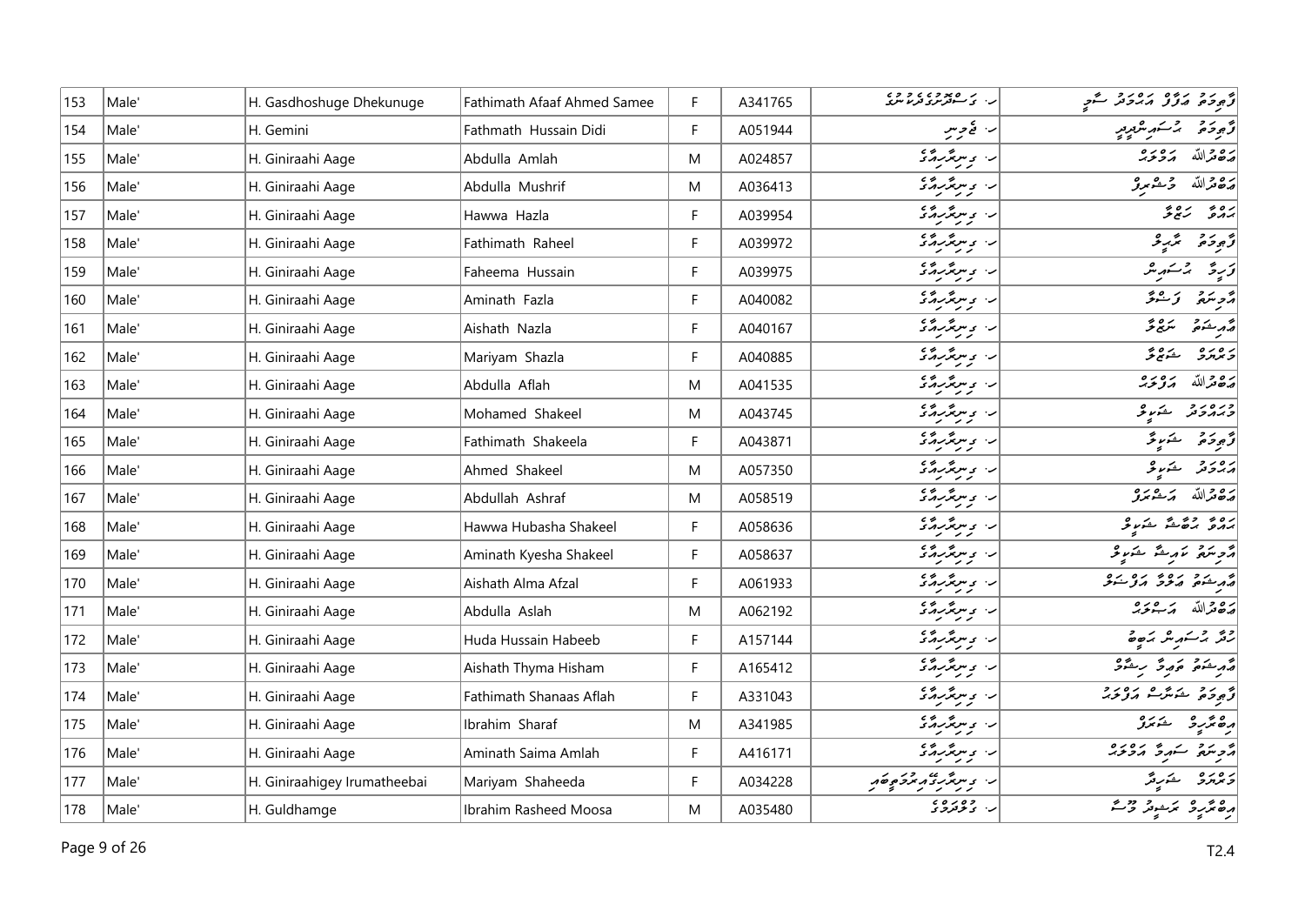| 179 | Male' | H. Guldhamge | Ahmed Mush-hid Rasheed   | M         | A048589 | ر . وه ره ،<br>ر . و وترو د                        | ره ر و و و رو برخونه<br>  پربرونه و مشررته برخونه                                                                                                                                                                                 |
|-----|-------|--------------|--------------------------|-----------|---------|----------------------------------------------------|-----------------------------------------------------------------------------------------------------------------------------------------------------------------------------------------------------------------------------------|
| 180 | Male' | H. Guldhamge | Ismail Mushfiq Rasheed   | M         | A048702 | ر . وه ره ،<br>ر . و <del>و</del> ترو <sub>ک</sub> | أرجع ويؤد وحوري برجونر                                                                                                                                                                                                            |
| 181 | Male' | H. Guldhamge | FATHIMATH MUZNA RASHEED  | F.        | A059140 | ر وه ره د<br>ر کوتروی                              | محمود وه شهر مرشوند<br>توجود و د شهر مرشوند                                                                                                                                                                                       |
| 182 | Male' | H. Guldhamge | Ali Mushrih Rasheed      | M         | A138497 | ر . وه ره ،<br>ر . و وترو د                        | أأوالمح والمحمد المحمد المحمد                                                                                                                                                                                                     |
| 183 | Male' | H. Guldhamge | Hussain Mushrif Rasheed  | M         | A149161 | ر وه ره د<br>ر کوتروی                              | ج سکور کار دیگر دیگر میکند در این میکند که به این میکند که این کار در این میکند که به این کار در این کار در این<br>میکند که به این کار کار در این کار در این کار که به این کار که به این کار که به این کار که به این کار کرد که ا |
| 184 | Male' | H. Gulkandhu | Ali Adil Rasheed         | M         | A050188 |                                                    | أە ئو ھەر ئىمىشىق                                                                                                                                                                                                                 |
| 185 | Male' | H. Gulkandhu | MARIYAM IRUNEEN ADIL     | F         | A130438 |                                                    | وبرود وبرسر ومرو                                                                                                                                                                                                                  |
| 186 | Male' | H. Gulkandhu | Mohamed Inan Adil        | ${\sf M}$ | A333101 | ر. گەنۇما ئىرلىر                                   | ورەرو مەشھە مەربى                                                                                                                                                                                                                 |
| 187 | Male' | H. Gulkandhu | <b>AMINATH IYAN ADIL</b> | F         | A342319 | ر کا نام دیگر کا مرفک                              | أأدبتهم والرمر وأفرقه                                                                                                                                                                                                             |
| 188 | Male' | H. Gulkandhu | Fathimath Inash Adil     | F         | A342320 | ر کمونو و در د                                     | وتجوخا والثراث وترفر                                                                                                                                                                                                              |
| 189 | Male' | H. Guruva    | Ahmed Ahid Rasheed       | M         | A027806 | ر                                                  | أرود و المرار المستور                                                                                                                                                                                                             |
| 190 | Male' | H. Haagoashi | Fathih Ali               | M         | A049973 | ر. رژه بر                                          | قرمورج وكمني                                                                                                                                                                                                                      |
| 191 | Male' | H. Haagoashi | Aishath Farahanaaz       | F         | A130709 | ر. رژه بر                                          | وكالمشارح والمركز للرجيح                                                                                                                                                                                                          |
| 192 | Male' | H. Haagoashi | Mohamed Saif Fathih      | M         | A160625 | ر. رژه بر                                          | ورورو سرو ژور                                                                                                                                                                                                                     |
| 193 | Male' | H. Haagoashi | Faruhad Ali Abdulla      | M         | A357439 | ر. رژه بر                                          | تر ويحرقه وسيح وكانفا الله                                                                                                                                                                                                        |
| 194 | Male' | H. Haagoashi | Mariyam Malsa            | F         | A379987 | ر. رچي بر                                          | رەرە رور                                                                                                                                                                                                                          |
| 195 | Male' | H. Handhaan  | Aminath Shauna           | F.        | A000835 | ر، كەسەرگەنگە                                      | أثر حرم الشور الثور الثور                                                                                                                                                                                                         |
| 196 | Male' | H. Handhaan  | Mariyam Shafana          | F         | A011135 | ر، كەسەرگەنگە                                      | رەرە شۇشگە                                                                                                                                                                                                                        |
| 197 | Male' | H. Handhaan  | Sabira Hussain           | F         | A047388 | ر. كەسەگەنگە                                       | بەھە ئەسكىدىك                                                                                                                                                                                                                     |
| 198 | Male' | H. Handhaan  | Aishath Shathuna         | F         | A050133 | ر، كەسەپەتل                                        | أمار منسوم وأستومتر                                                                                                                                                                                                               |
| 199 | Male' | H. Handhaan  | Ahmed Afrad              | M         | A050134 | ر، كەسەرگەنگە                                      | ره رو ده دو.<br>مدونر مۇمۇم                                                                                                                                                                                                       |
| 200 | Male' | H. Handhaan  | Mohamed Afraz            | M         | A097562 | ر، كەسەرگەر                                        | כנסנכ נסיפס<br>כגהכת הניבי                                                                                                                                                                                                        |
| 201 | Male' | H. Handhaan  | Ibrahim Afrah            | M         | A097563 | ر، كەسەرگەنگە                                      | مەھرىرو مۇمر                                                                                                                                                                                                                      |
| 202 | Male' | H. Hiriyaa   | Shirany Hassan Thaufeeq  | F         | A033359 | ر، ریزدگر                                          | هرمرس برسومر الرواح                                                                                                                                                                                                               |
| 203 | Male' | H. Hiriyaa   | Mariyam Nasra Niyaz      | F.        | A120756 |                                                    | ב מחל מאוד מאים                                                                                                                                                                                                                   |
| 204 | Male' | H. Hiriyaa   | FATHMATH NIBAL NIYAZ     | F         | A329119 | ر، ریزی                                            | أزودة سقر سروه                                                                                                                                                                                                                    |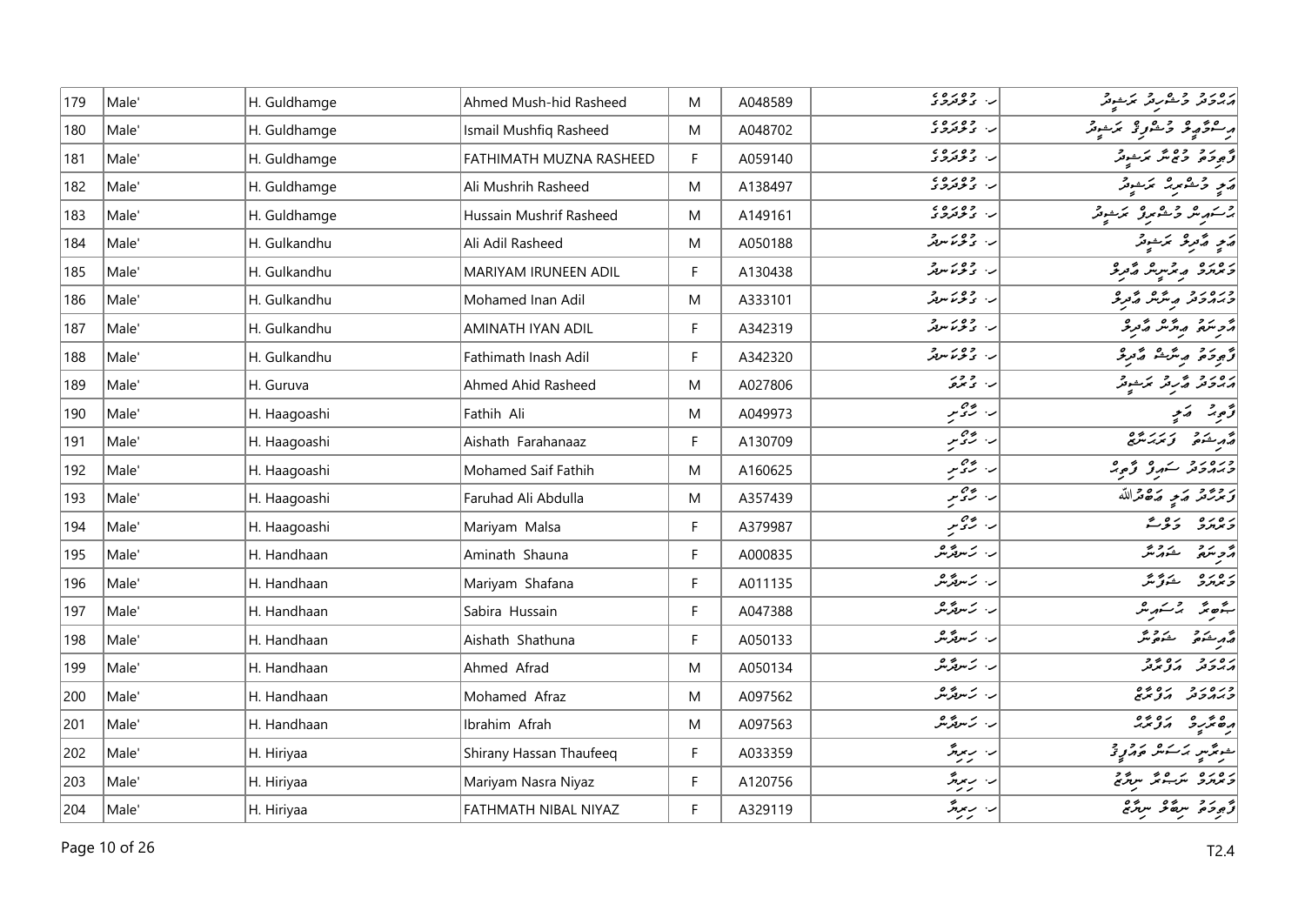| 205 | Male' | H. Hiriyaa          | Aminath Nusra Niyaz                | F         | A333699 | ر- ریودگ<br>- -               | أأروبتهم لترك بمراكبهم                                          |
|-----|-------|---------------------|------------------------------------|-----------|---------|-------------------------------|-----------------------------------------------------------------|
| 206 | Male' | H. Hiriyaa 1        | Mohamed Thaufeeg                   | ${\sf M}$ | A081754 | $\frac{1}{1}$                 | פנים ניבין בין<br>  פיניות ביני בין הבין בין                    |
| 207 | Male' | H. Hiriyaa 1        | Aminath Subuhaana                  | F         | A150613 | ر. ریروژ 1                    | شەھ بر شر<br>أثرجه يئرهمه                                       |
| 208 | Male' | H. Hiriyaa 1        | Aishath Thuhufa                    | F         | A150634 | ر. ریروژ 1                    | و دور<br>مگر شو ورو                                             |
| 209 | Male' | H. Hiriyaa 1        | Mariyam Dheena Mohamed<br>Thaufeeg | F         | A304825 | ر، ریروڈ 1                    | ر ه ر ه د سر د د د د د و په<br>د بربرد د سر د بربرد تر موبرني د |
| 210 | Male' | H. Hiriyaa 1        | Ahmed Jailam                       | ${\sf M}$ | A345359 | ر. ریروڈ 1                    | أرورو كالمتحاور                                                 |
| 211 | Male' | H. Hiyaakan         | Hawwa Nazaahath Shameem            | F         | A022801 | ر. رېژمانتر                   | رە ئەرەر ئەرگە                                                  |
| 212 | Male' | H. Hiyaakan         | Hussain Shameem                    | M         | A056205 | ر. رېژنا تر                   | 2سەر شەھ يەھ يە                                                 |
| 213 | Male' | H. Hiyaakan         | Azeeza Umar                        | F.        | A064154 | ر. رېژىدىگە                   | ړې پر در                                                        |
| 214 | Male' | H. Hiyaakan         | Mariyam Nuzuhath Shameem           | F         | A065603 | ر. رېژىدىش                    | رەرە دورو شركتور                                                |
| 215 | Male' | H. Hiyaakan         | Ali Shameem                        | M         | A090952 | ر. رېژنا تر                   | أركمني المشورة                                                  |
| 216 | Male' | H. Hoagulhaa Manzil | Ismail Asnan                       | M         | A032899 | ر. د د د د هم د               | ر قۇمۇ كەسىرتىر                                                 |
| 217 | Male' | H. Hoagulhaa Manzil | Ali Shareef Ibrahim                | M         | A046463 | ر. دې دې په و                 | ړې خوړو ره ټرېو                                                 |
| 218 | Male' | H. Hoagulhaa Manzil | Aishath Adam                       | F         | A046464 | ر. 2335ىرى بى                 | أحكم مشتمتى المرفرجى                                            |
| 219 | Male' | H. Hoagulhaa Manzil | Hussain Aneel                      | M         | A057730 | ر، گروپۇتر ھېچى               | 2سەرىئە كەبىرى                                                  |
| 220 | Male' | H. Hoagulhaa Manzil | Saudiyya Mohamed                   | F         | A063644 | ر. ژوژو شيو                   | המנגית בגםגב                                                    |
| 221 | Male' | H. Hoagulhaa Manzil | Mohamed Manik                      | M         | A070028 | ر. رووير و پو                 | כנסנכנק<br><i>כה</i> תכנק <i>ב</i> ית                           |
| 222 | Male' | H. Hoagulhaa Manzil | Ahmed Akram                        | M         | A074202 | ر. 2335مىي ۋ                  | גם גם גם גם<br>הגבת העיגב                                       |
| 223 | Male' | H. Hoagulhaa Manzil | Aishath Ali                        | F         | A094754 | ر، گۇۋۇم ھېۋ                  | أقار شكافه أتكمح                                                |
| 224 | Male' | H. Hoagulhaa Manzil | Ahmed Ihsaan                       | M         | A097129 | ر، ر <sub>گە</sub> دە بەرە بو | رەرد مەشكىر                                                     |
| 225 | Male' | H. Hoagulhaa Manzil | Mohamed Shamoon                    | ${\sf M}$ | A122821 | ر. 2335ىرى بى                 | شەھ جو ھ<br>و ر ه ر و<br><i>و پر</i> و تر                       |
| 226 | Male' | H. Hoagulhaa Manzil | Hassan Riyaz                       | M         | A126270 | ر، 3335مۇيى                   | ىر سەش ئىرەر شە                                                 |
| 227 | Male' | H. Hoagulhaa Manzil | Ibrahim Riyaz                      | ${\sf M}$ | A131559 | ر. روورو و و                  | ا پر ځانگړنې د<br>ىرەڭرىشە                                      |
| 228 | Male' | H. Hoagulhaa Manzil | Mariyam Azuma                      | F         | A141691 | ر. د د د د مربو د             | پر مرد ه<br>ەسىمى                                               |
| 229 | Male' | H. Hoagulhaa Manzil | Aminath Hamdha                     | F         | A218533 | - ج و و بر ه په و             | أأروسكم أأروائه                                                 |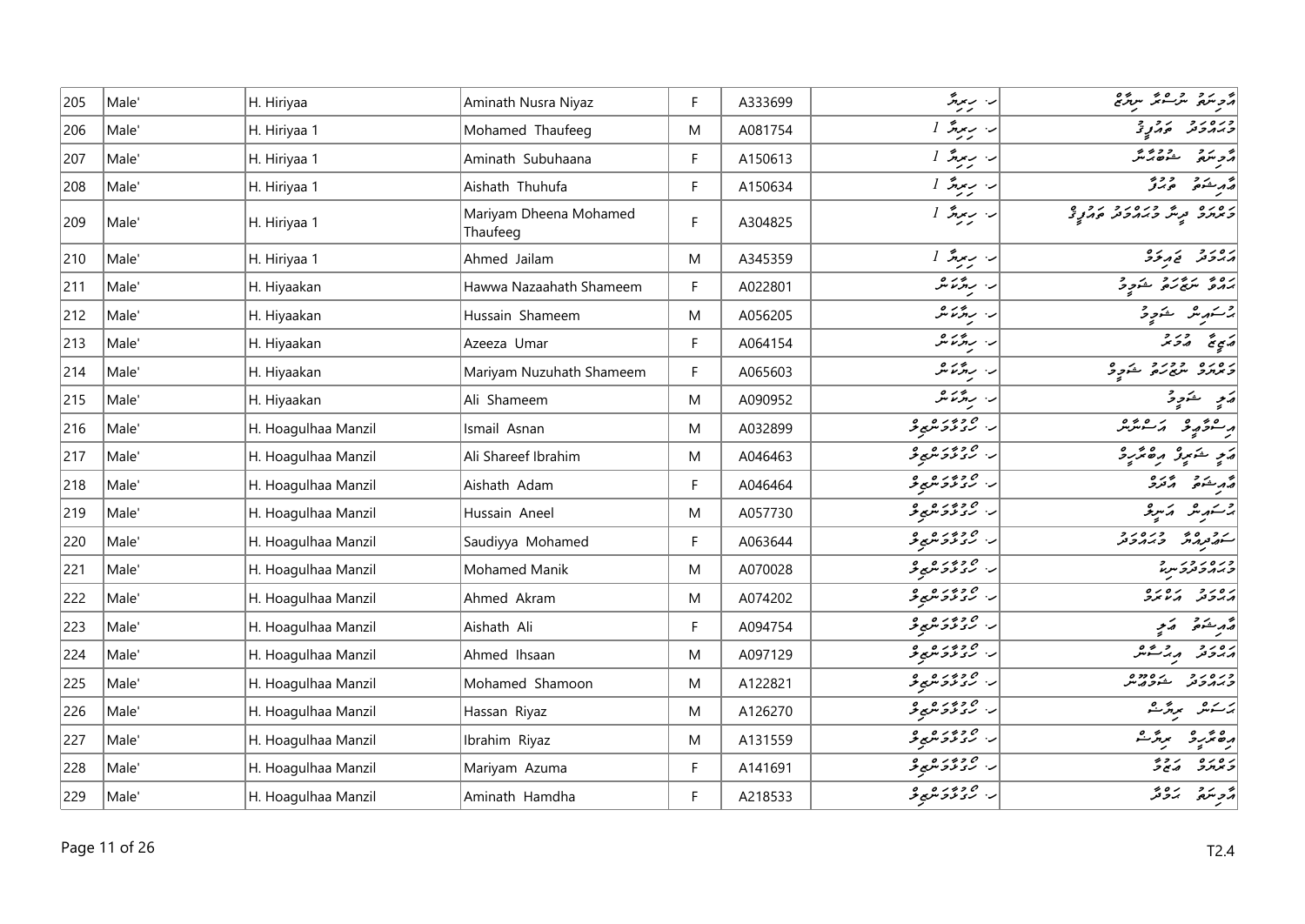| 230 | Male' | H. Hoagulhaa Manzil | Ishaaq Mohamed          | M  | A321564 | ر. 3335شي و                | و رە ر د<br>تر پروتر<br>ەر سەبرىتى                         |
|-----|-------|---------------------|-------------------------|----|---------|----------------------------|------------------------------------------------------------|
| 231 | Male' | H. Hoagulhaa Manzil | Abdulla Ahusan          | M  | A336616 | ر. د د د د مي د            | ەھىراللە                                                   |
| 232 | Male' | H. Hoagulhaa Manzil | Mariyam Shaana          | F. | A338519 | ر. د د د د همده د          | ر ه ر ه<br><del>ر</del> بربرگر<br>ىشترىتر                  |
| 233 | Male' | H. Hoagulhaa Manzil | Khadeeja Raina Mohamed  | F  | A344740 | ر. 2335ش پو                | تزرق بمرش وبرور و                                          |
| 234 | Male' | H. Hoagulhaa Manzil | Mariyam Shifa           | F  | A347672 | ر. 2335 سرچ و              | ر ه ر ه<br><del>ر</del> بربرگ<br>شەرگە                     |
| 235 | Male' | H. Holly Wood       | Mariyam Shihama         | F  | A011140 | ر، محموده                  | $\overline{\mathcal{Z}}$<br>ر ه ر ه<br><del>ر</del> بربرگر |
| 236 | Male' | H. Holly Wood       | Aishath Rif 'aa Shareef | F  | A345025 | ر، معروده<br>ر، معروده     | مەرشۇم برۇم شېر                                            |
| 237 | Male' | H. Holly Wood       | Fathimath Shaha         | F  | A351835 | ر، مجموع وه                | أوَّجْوَدَهُمْ شَيْرٌ                                      |
| 238 | Male' | H. Junaina          | Ithriyya Mohamed        | F  | A097101 | - قى ئىرىدىگە              | התממית בממכת                                               |
| 239 | Male' | H. Junaina          | Aishath Adhliya         | F  | A151879 | ر، قے سَمَدِ سَّرَ         | ومرشو وورو                                                 |
| 240 | Male' | H. Junaina          | Ahmed Adhly             | M  | A151880 | - قى ئىرىدىگە              | دەر د سروپو                                                |
| 241 | Male' | H. Junaina          | Agila Mohamed           | F  | A350924 | ر. قے سکر سگر              | د وره در د                                                 |
| 242 | Male' | H. K D K Villa      | Nashra Sara Rasheed     | F  | A356200 | را میں اور میں اس کی تحریک | ر مع کے شرکت مرشوقہ<br>سرشونٹر سونٹر مرشوقہ                |
| 243 | Male' | H. Keeli            | Hussain Nasih           | M  | A054269 | ر، موجو<br>ت               | يز سكر مثل التركيب ور                                      |
| 244 | Male' | H. Keeli            | Mariyam Nisha           | F  | A054270 | ر، ما مو<br>د              | ر ه بر ه<br><del>د</del> بربرگر<br>سرينگو                  |
| 245 | Male' | H. Keeli            | Fathimath Nasiha        | F  | A054531 | ر، بوبو<br>ن               | و څمو څه د<br>ىترىبىدىر                                    |
| 246 | Male' | H. Keeli            | Ibrahim Nasih           | M  | A056354 | ر، بوبو<br>مسيح            | ەرھەترىر <sup>ى</sup><br>ىئرىبەر                           |
| 247 | Male' | H. Keeli            | Ahmed Shafiu            | M  | A060907 | ر، بوبو<br>ن               | پروژ<br>ڪُور                                               |
| 248 | Male' | H. Keeli            | Aminath Nasiha          | F  | A070321 | ر، ما مو<br>پ              | متَرْسِيرَ<br>أرمز ترة                                     |
| 249 | Male' | H. Keeli            | Hassan Shafiu           | M  | A325468 | ر، موجو<br>ت               | پرستمبر مشورته                                             |
| 250 | Male' | H. Keeli            | Mohamed Reehan Ali      | M  | A342733 | ما مو                      | ورەرو بېرتىر كەب                                           |
| 251 | Male' | H. Keeli            | Ali Shafiu              | M  | A363445 | ر، ما مو<br>د              | أوسمج المستحرق                                             |
| 252 | Male' | H. Keeli            | Mariyam Shaya Nasih     | F  | A370938 | ر، بوبو<br>ن               | رەرە ئەگە ئرىبەر                                           |
| 253 | Male' | H. Keeranmaage      | Aathika Ali             | F  | A049428 | ر ، پاڼر پروژ              | ړې په نو                                                   |
| 254 | Male' | H. Keeranmaage      | Mohamed Ali             | M  | A050763 | ار. پاڼه پره دي            | ورەرو كې                                                   |
| 255 | Male' | H. Keeranmaage      | Fathimath Ali           | F. | A064778 | ار. بې ئەرەپىي             | وٌجودَ حَرِ                                                |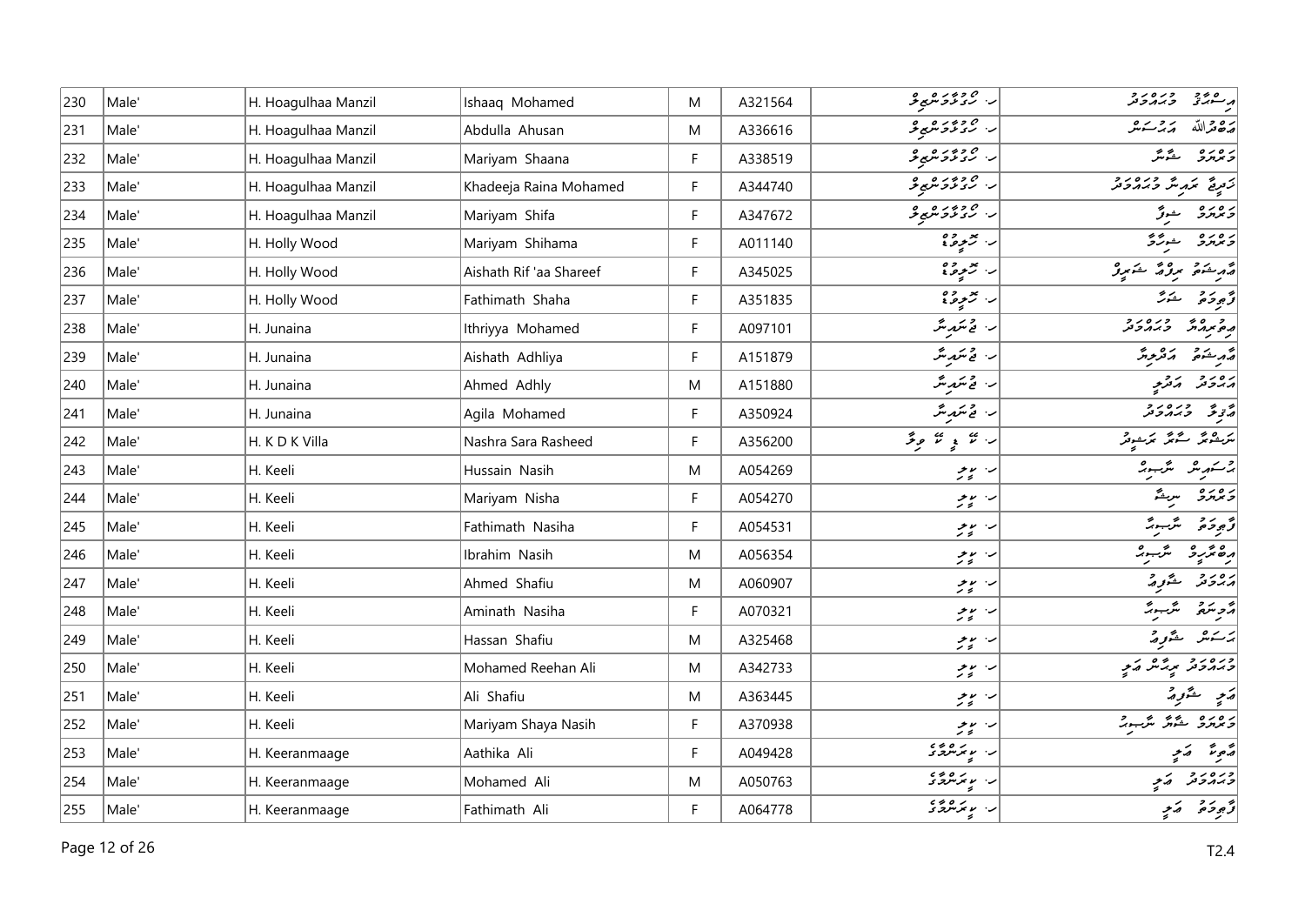| 256 | Male' | H. Keeranmaage     | Aishath Ali               | F           | A070595 | ل سي محمد عدد عدد ا                                                  | د مرکز دیگر<br>مسیر مشخصی<br>ەتىر   |
|-----|-------|--------------------|---------------------------|-------------|---------|----------------------------------------------------------------------|-------------------------------------|
| 257 | Male' | H. Keeranmaage     | Aminath Ali               | F           | A081403 | ر. پاندىرى                                                           | $rac{2}{3}$                         |
| 258 | Male' | H. Keleeks         | Hussain Moosa             | M           | A051322 | ر. غږم شه                                                            | جر مشهر والمحمد محمد المحمد         |
| 259 | Male' | H. Kiosk           | Aminath Jasmeen           | F           | A024608 | ر. بود مشر                                                           | أزويتم فيمحي                        |
| 260 | Male' | H. Kiosk           | Mohamed Nasyr             | M           | A065127 | $\overline{C}$                                                       | כנסק כ<br>כגובב ת-ידי               |
| 261 | Male' | H. Kiosk           | Aishath Rasheeda          | F           | A106825 | 22.7                                                                 | أقهر شوقر محمضوقر                   |
| 262 | Male' | H. Kiosk           | Ahmed Sham'aan            | M           | A305982 | ر. بدج مشرقا                                                         | رەرو رەم بەر<br>مەرىر شەرمەش        |
| 263 | Male' | H. Kiosk           | Mariyam Zeeba Fairooz     | F           | A355912 | $\stackrel{o}{\sim}$ $\stackrel{\sim}{\sim}$ $\stackrel{\sim}{\sim}$ | د ۱۳ د پرځ تر د لار                 |
| 264 | Male' | H. Lainoofarumaage | Abdulla Ziyad             | M           | A034731 | ر که پنگه ده با                                                      | أصك محتمرالله بمح وترفتر            |
| 265 | Male' | H. Lucky           | Abdul Latheef Umar        | M           | A034911 | ر کھیں<br>ح                                                          | גם כם גם כגב<br>גם מריקי ל          |
| 266 | Male' | H. Lucky           | Mohamed Iyaz              | M           | A049030 | اب کمی                                                               | ورەرو مەر                           |
| 267 | Male' | H. Lucky           | Himna Mohamed Iyaz        | F           | A337021 | اب کچھیے                                                             | ם שי כנסנד היש.<br>נכית כמוכני הילי |
| 268 | Male' | H. Maamendhoo      | Arifa Ahmed               | F           | A001009 | ر به ۱۵ ورو<br>ر گرگرين                                              | وحميرة المردور                      |
| 269 | Male' | H. Maamendhoo      | Ibrahim Shiham            | M           | A001014 | ر به ۱۵ ورو<br>ر کول موفر                                            | ەھ <i>ترى</i> شر <i>ز</i> ۇ         |
| 270 | Male' | H. Mandhu Edhuruge | Dr. Rasheeda Mohamed Didi | F           | A059826 | ر د و و و و و و<br>ر ب کوشوهر تومور                                  |                                     |
| 271 | Male' | H. Neemaa          | Ishrath Hameed            | F           | A033184 | ر، سروٌ                                                              | ويشعرها المرد                       |
| 272 | Male' | H. Neemaa          | Roshan Hameed             | F           | A043889 | ه<br>سرچ<br>ر.                                                       | جرشكر كروتر                         |
| 273 | Male' | H. Neemaa          | Sobira Ahmed              | F           | A044795 | ر. سردٌ                                                              | بتور برورد                          |
| 274 | Male' | H. Neemaa          | Leena Hameed              | F           | A044819 | ر، سردٌ                                                              | دپر تر کردگر                        |
| 275 | Male' | H. Neemaa          | Imthiyaz Hameed           | M           | A052858 | ر. سردٌ                                                              | תלקתי הקל                           |
| 276 | Male' | H. Neemaa          | Thasneem Hameed           | F           | A061242 | ر. سردٌ                                                              | ۇسىرچە ئەدەر                        |
| 277 | Male' | H. Neemaa          | Philameena Hameed         | $\mathsf F$ | A066303 | سرچٌ                                                                 | و ځوینګر ټرونګر                     |
| 278 | Male' | H. Neemaa          | Mariyam Ishfa Latheef     | F           | A066304 | سرپر                                                                 | دوره مشرق ځیږ                       |
| 279 | Male' | H. Neemaa          | Aishath Juna Latheef      | F           | A128197 | سرپڑ                                                                 | و ديده در ديده<br>در شوه د سر ځوړن  |
| 280 | Male' | H. Neemaa          | Ibrahim Nabith            | M           | A154274 | سرچ<br>ر.                                                            | رەئرى ئىھ                           |
| 281 | Male' | H. Neemaa          | Aminath Hameed            | F           | A317532 | ر. سردٌ                                                              | أأروبتهم أأباد وتر                  |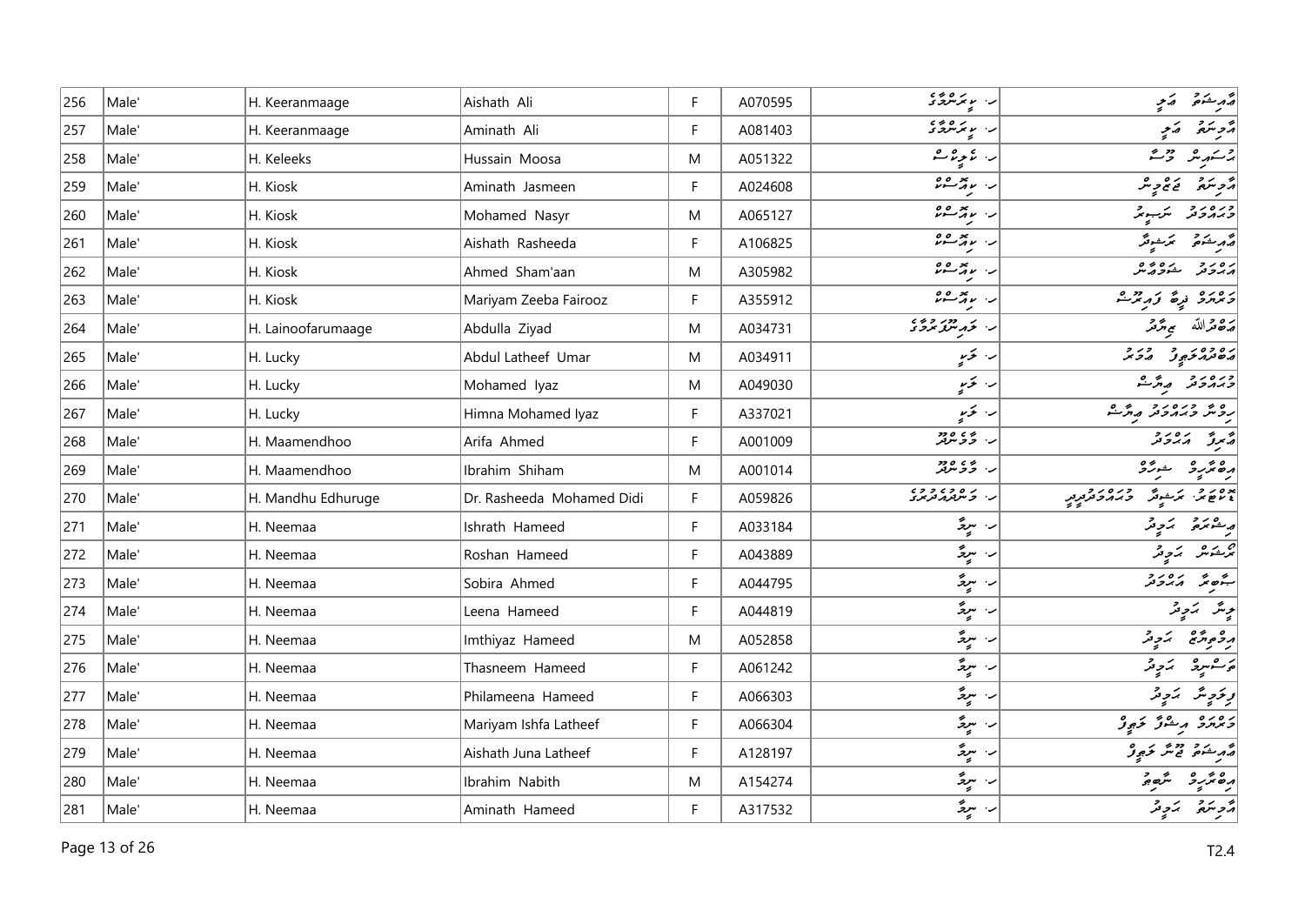| 282 | Male' | H. Neemaa         | Aminath Dhyba Imthiyaz    | F           | A330688 | ر. سردگر          | أزويته برة ودورة                   |
|-----|-------|-------------------|---------------------------|-------------|---------|-------------------|------------------------------------|
| 283 | Male' | H. Neemaa         | Ahmed Azhar Anyl          | M           | A331047 | ار، سرچ<br>ڪ      | גם גב גבגב ה'ייה ב                 |
| 284 | Male' | H. New Fulooniyaa | Fathimath Ismail          | F           | A055557 | ر. سرور وجو شرور  | ژُودَهُ پرَ دُوُږِ دُ              |
| 285 | Male' | H. New Fulooniyaa | Ismail Ibrahim            | M           | A056327 | ر. سرو و در پر    | برسۇپرۇ<br>مەھترىرى                |
| 286 | Male' | H. New Fulooniyaa | Zainab Ismail             | $\mathsf F$ | A122897 | ر. سرمرو حرمبرمر  | برے څېړ ی<br>يمرسرة                |
| 287 | Male' | H. New Fulooniyaa | Saddam Ismail             | M           | A138601 | ر. سرور ودر       | بە ھەم 2<br>سىمەمەمەر<br>برىشۇپەيۋ |
| 288 | Male' | H. New Fulooniyaa | Aminath Ismail            | $\mathsf F$ | A149366 | ر. سرویژ توسر مح  | ړو سره په سوګړيو                   |
| 289 | Male' | H. New Fulooniyaa | Mariyam Ismail            | F           | A356130 |                   | במתכ תייכתיב                       |
| 290 | Male' | H. New Fulooniyaa | Zeena Ismail              | F           | A371610 | ر. سرورو مریز     | پېر په موسوچ کوچو                  |
| 291 | Male' | H. Oak Leaf       | Aminath Shifna Naeem      | F           | A045067 | ر. دېموړو         | أأدجن والموالي المتمار             |
| 292 | Male' | H. Oak Leaf       | Mohamed Faishal           | M           | A065045 | ر. د عود          | ورەرو تەرشكى                       |
| 293 | Male' | H. Oak Leaf       | Mohamed Naeem             | M           | A067496 | ر. د عود          | ورەرو شھرى                         |
| 294 | Male' | H. Oak Leaf       | Ahmed Baasith Mohamed     | M           | A334747 | ر. دېموړ          | رەر د ئەسوچ دىرەر د                |
| 295 | Male' | H. Ocean Dream    | Aishath Nasheeda          | $\mathsf F$ | A049289 | ر. كەشكەر ئەر     | كمرشكم كرشونكر                     |
| 296 | Male' | H. Ocean Dream    | Aminath Nasheeda          | $\mathsf F$ | A057012 | ر. كۇڭ ئىرگى بېرى | أأترجم أتركي                       |
| 297 | Male' | H. Ocean Valley   | Hawwa Nasheeda            | F           | A035515 | ر. د شه شهره م    | رەپە س <i>ىبى</i> يەنگر            |
| 298 | Male' | H. Ocean Valley   | Mariyam Nasheeda          | F.          | A057400 | ر. ئۇيغىر ھۆمچە   | ویروژو سرشونگر                     |
| 299 | Male' | H. Ocean Valley   | Ibrahim Eelaf Naseer      | M           | A147654 | ر. د شه شهور      | رەتمرىرى رىزۇ تىرىپ                |
| 300 | Male' | H. Ocean Valley   | Khadeeja Iqbal            | F           | A279348 | ر. گەشەھۇمچە      | رَسِيعٌ دِءِ صَوْ                  |
| 301 | Male' | H. Ocean Valley   | Nuh Mohamed Nashid        | M           | A336675 | ر. د شه شره مو    | מם כנסנכ ל<br>יינג בגוגבת יינגיבת  |
| 302 | Male' | H. Ocean Valley   | <b>Ahmed Aalif Naseer</b> | M           | A342215 | ر. گرڪ مرگومو     | أورد أرود المبالج                  |
| 303 | Male' | H. Ocean Villa    | Fathmath Nasheeda         | F           | A034037 | ر. گرېندىقرو ئ    | وَجوحَة مَنْ مَرْسُوشَ             |
| 304 | Male' | H. Ocean Villa    | Abdulla Nasheed           | M           | A042521 | ر. ئۇشكىرىدۇ      | رەقراللە سەجىر                     |
| 305 | Male' | H. Ocean Villa    | Ahmed Nasheed             | M           | A059300 | ر. ەڭ شەھرىم      | برەر بە سكىشونتر                   |
| 306 | Male' | H. Ocean Villa    | Ismail Nazal Abdulla      | M           | A096141 | ر. ئەشئەشرە قە    | مر مؤرثة سَمَّعْ مَصْرَاللَّهِ     |
| 307 | Male' | H. Oikolhuge      | Mohamed Moosa             | M           | A007177 | ر، مجمد مود و     | ورەر دور                           |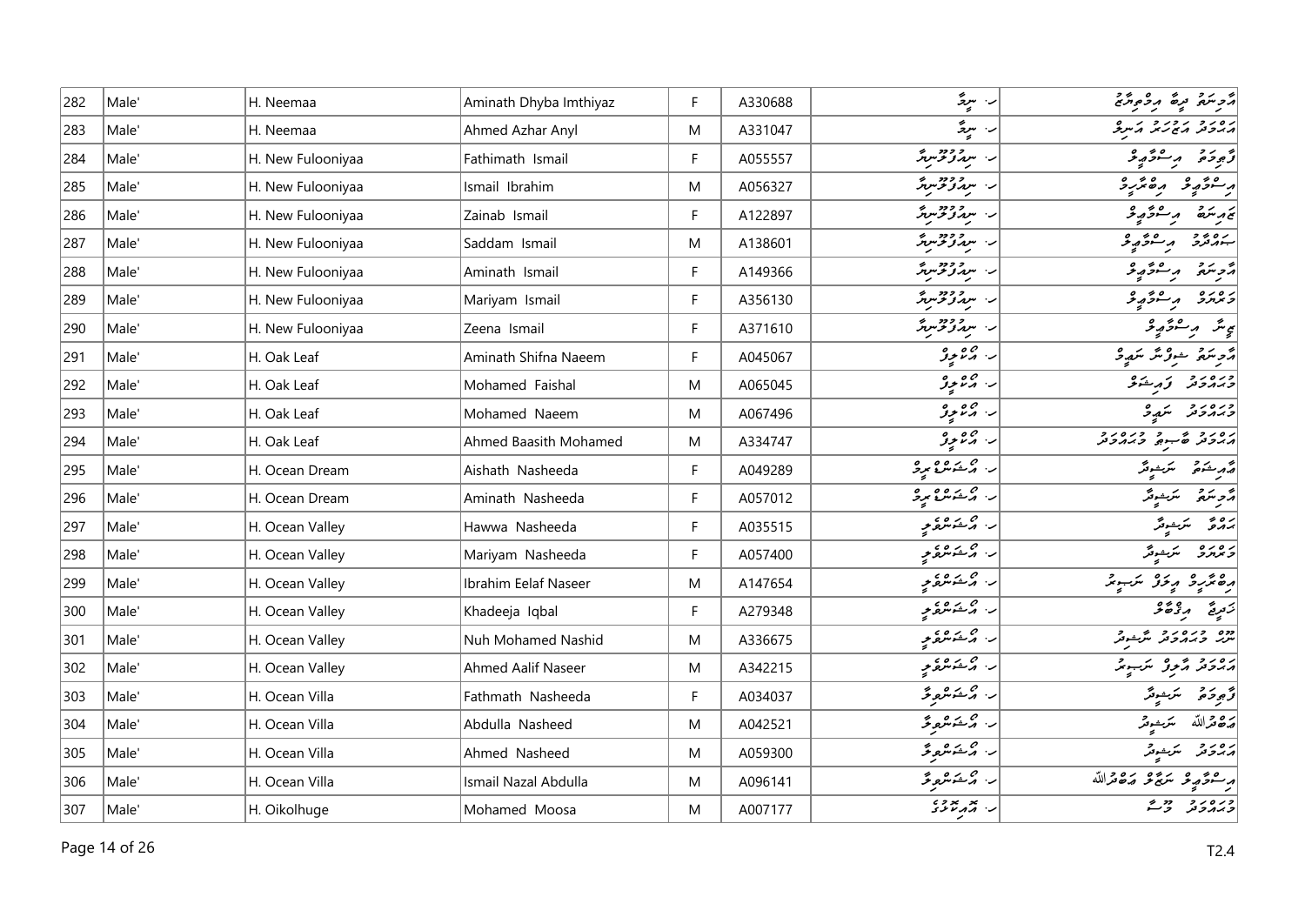| 308 | Male' | H. Oikolhuge       | Mohamed Riyaz               | M  | A037586 | ر، پر پروی    | ورەرو برېژگ                                 |
|-----|-------|--------------------|-----------------------------|----|---------|---------------|---------------------------------------------|
| 309 | Male' | H. Oikolhuge       | Aishath Shaheeda            | F. | A075814 | ر، میربردی    | ۇرمۇق مۇرۇ                                  |
| 310 | Male' | H. Real            | Saheema Ali                 | F. | A055532 | ر، بزوگر      | سنهای اړم په                                |
| 311 | Male' | H. Real            | Aishath Invaza              | F  | A059731 | ر، عهدٌ بحر   | ەر شرىقى تە<br>پ <sup>ھ</sup> پر شکھی       |
| 312 | Male' | H. Real            | Fazna Ibrahim               | F  | A099992 | ر، عهدٌ بحر   | ترويخ مرەمجرىرى                             |
| 313 | Male' | H. Real            | Firasha Ibrahim Naeem       | F  | A099993 | ر، عەممى      | وبراء ماه ترباه المماره                     |
| 314 | Male' | H. Real            | <b>FASEEH IBRAHIM NAEEM</b> | M  | A099994 | ر، بزوگر      | تزجيد مصريرة لتميز                          |
| 315 | Male' | H. Reethi Maakoani | Hassan Naseem               | M  | A027088 | ر برود نامبر  | پرستمبر مترسوفر                             |
| 316 | Male' | H. Reethi Maakoani | Fathimath Manike            | F. | A027089 | ر. برود نامبر | وتموخو خسرة                                 |
| 317 | Male' | H. Reethi Maakoani | Hussain Ali                 | M  | A027090 | ر بروژنامبر   | چرىسى مەير                                  |
| 318 | Male' | H. Reethi Maakoani | Ahmed Naushad               | M  | A027095 | ر برود نامبر  | رەرو شەرقىد                                 |
| 319 | Male' | H. Reethi Maakoani | Mohamed Nisham              | M  | A058786 | بالموجودين    | ورەر د سرگە                                 |
| 320 | Male' | H. Reethi Maakoani | Aminath Nishama Hussain     | F  | A125736 | ر. برەۋىيىتىر | أأدمر المستوفر المسترامل                    |
| 321 | Male' | H. Reethi Maakoani | Fathmath Saara Naseem       | F  | A350704 | ر برود نامبر  | و ده شر مرده                                |
| 322 | Male' | H. Reethi Maakoani | Fathmath Laisa Naushad      | F  | A362593 | ر بروژنامبر   | توجوجة كررت للمشتر                          |
| 323 | Male' | H. Saimaa Villa    | Shareefa Ahmed              | F  | A072998 | ر. سەردۇرۇ    | شەيرۇ كەردىر                                |
| 324 | Male' | H. Saimaage        | Hussain Farhad              | M  | A012962 | ر، ستهرونج    | جرسكهر مركز وعرفر                           |
| 325 | Male' | H. Saimaage        | Hassan Rafiz                | M  | A025932 | ر، ستهرونی    | يرىكىشە سەئىرىتى                            |
| 326 | Male' | H. Saimaage        | Aminath Yoosuf              | F  | A026236 | ر، ستهرونی    | أژ <sub>ج</sub> سَرَة مستوقى                |
| 327 | Male' | H. Saimaage        | Zulaikha Yoosuf             | F. | A026237 | ر، ستهرونی    | دو به د د<br>در سوز<br>چ ئۇ م <sup>ەش</sup> |
| 328 | Male' | H. Saimaage        | Haleemath Yoosuf            | F  | A026343 | ر، ستهرونی    |                                             |
| 329 | Male' | H. Saimaage        | Shareefa Ali                | F  | A150647 | ر، سەرچ       | شَهَرِزٌ - رَمِ                             |
| 330 | Male' | H. Saimaage        | Aiman Hussain Yoosuf        | M  | A164940 | ر. ستهروی     | ג גם גבות בית הבפ                           |
| 331 | Male' | H. Saimaage        | Fathimath Hana Fathuhulla   | F. | A321964 | ر، ستهرونی    | قرموح مرتكز وحرجه الله                      |
| 332 | Male' | H. Saimaage        | MARIYAM YOOSUF              | F  | A321965 | ر. ستهرونی    | נ סינים ומייכים<br>בינו <i>נים ונג</i>      |
| 333 | Male' | H. Saimaage        | Shibana Hussain Yoosuf      | F  | A334375 | ر. ستهرونی    | ا شو <i>ه مگر جر سور مگر مرسود</i><br>مراجع |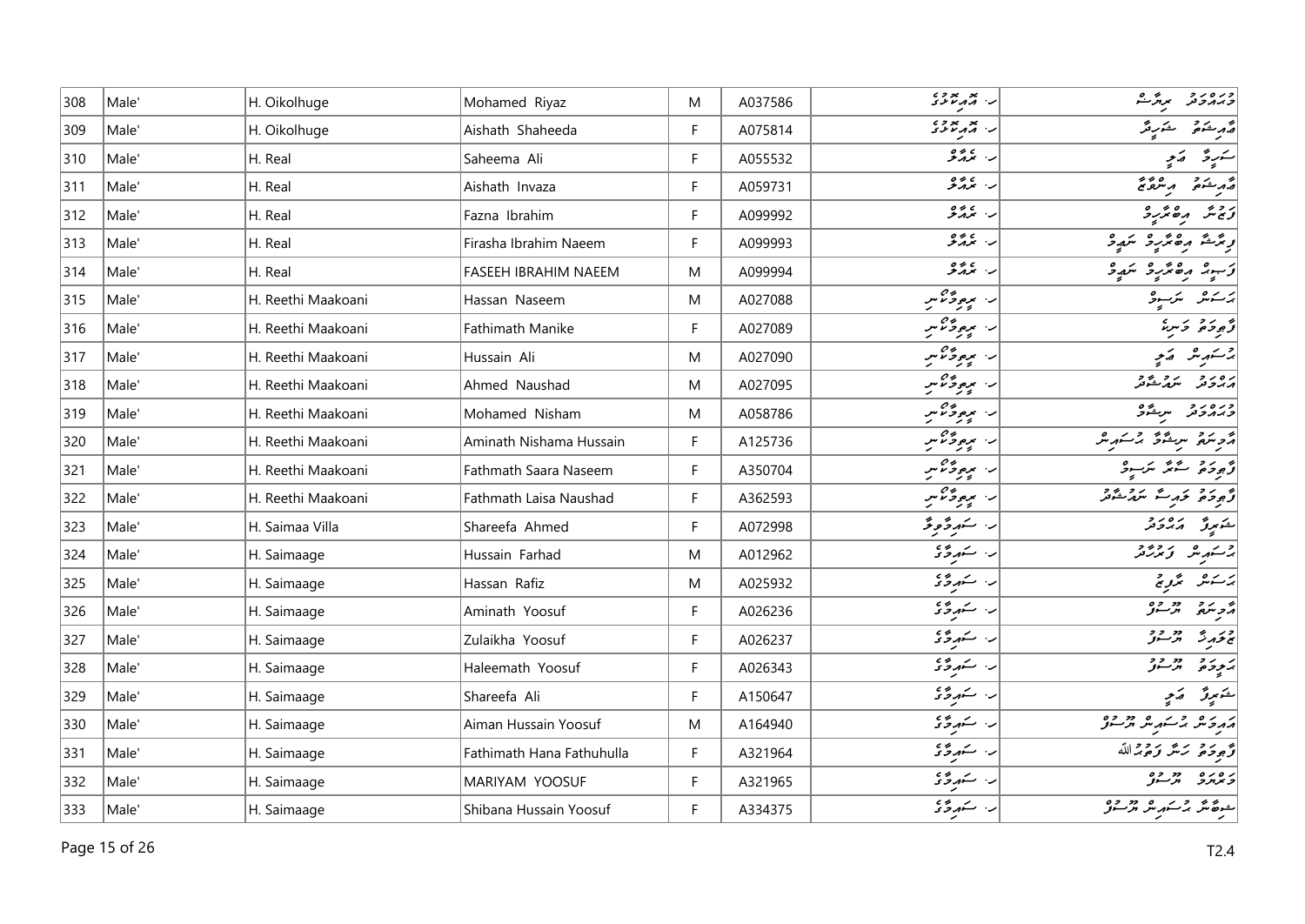| 334 | Male' | H. Saimaage     | Aishath Hany          | F           | A348288 | ر. ستەرىپى                  | و منظم محسن<br>مستضغر محسن                         |
|-----|-------|-----------------|-----------------------|-------------|---------|-----------------------------|----------------------------------------------------|
| 335 | Male' | H. Sharaasha    | Ahmed Shiham          | M           | A010300 | ر. ڪونگرڪُ                  | أرەر دىم ئىدى                                      |
| 336 | Male' | H. Sharaasha    | Hussain Shiham        | M           | A010813 | ر، ڪوگرڪُ                   | جر سەر شەر ئەر ئە                                  |
| 337 | Male' | H. Sharaasha    | Abdulla Shiham        | M           | A071618 | ر، ڪوگرڪُ                   | أركافرالله خدرو                                    |
| 338 | Male' | H. Sharaasha    | Mohamed Shamih        | M           | A120323 | ر، ڪونگرڪُ                  | ورەرو شەر                                          |
| 339 | Male' | H. Silinco      | Adam Zaki             | M           | A012439 | ر.<br>سوپر سر<br>سست        | أرتمرو بمي                                         |
| 340 | Male' | H. Silinco      | Lucia Ali Manik       | F           | A025767 | ر. سودره<br><u>سند</u>      | لتحسبة كالمجانبين                                  |
| 341 | Male' | H. Silinco      | Mohamed Loosan        | ${\sf M}$   | A052675 | ر. سود میرد؟<br><u>ست ا</u> | ورەرو دورىر                                        |
| 342 | Male' | H. Silinco      | Ahmed Ali             | ${\sf M}$   | A052676 | ر. سوپرتا<br><u>ست ر</u>    | پروژ په کام                                        |
| 343 | Male' | H. Silinco      | Abdulla Ali           | M           | A052677 | ر. سوپرتا<br>سس <u>سا</u>   | <mark>برة قر</mark> الله<br>ەتەجە                  |
| 344 | Male' | H. Silinco      | Ali Manik             | M           | A052756 | ر. سەرس<br>12               | وكبر وكسررة                                        |
| 345 | Male' | H. Silinco      | Laisa Ali             | F           | A157068 | ر.<br>תוכנות                | خدةً الأمج                                         |
| 346 | Male' | H. Silinco      | Ismail Lamaan         | M           | A389518 | ر. سوچین<br>سندر            |                                                    |
| 347 | Male' | H. Smalnivas    | Asiyath Shimla        | $\mathsf F$ | A046328 | ر. مشركة مريح مشر           | و سوره شود د                                       |
| 348 | Male' | H. Smalnivas    | Ahmed Shamil Aslam    | ${\sf M}$   | A059848 | ر. سۇ ئۇسۇ ئ                | أرور و مقرو أرامود                                 |
| 349 | Male' | H. Sosun Flower | Mohamed Rasheed       | ${\sf M}$   | A040685 | ر. گەسەھرىرى بىر            | دره د د پر په در<br>  د بر د د پر په په            |
| 350 | Male' | H. Sosun Flower | Aminath Shabana       | F           | A056563 | ر. گەسەھرىۋە ئىر            | أمر برو شكو شركته                                  |
| 351 | Male' | H. Sosun Flower | Sharmeela Ibrahim     | F           | A057890 | ر. گەسكەنلەر ئۆتۈنلەر       | شكروتخر مرەتمرو                                    |
| 352 | Male' | H. Sosun Flower | Zulaikha Manike       | F           | A061224 | ر. ئەسەمبەر ئۇغەير          | ە ئەر ئەڭ بىرىئا<br>م                              |
| 353 | Male' | H. Sosun Flower | Fathimath Shama       | $\mathsf F$ | A099923 | . مەسەمبەر <i>ۋە ئەر</i>    | وٌ و دَ و شَوَدٌ                                   |
| 354 | Male' | H. Sosun Flower | Aminath Shaya Ibrahim | F           | A099954 | ر. گەنئەمىرىمۇغۇمىر         | הכתב באת הסתקב                                     |
| 355 | Male' | H. Sosun Flower | Ahmed Rilwan          | M           | A126052 | گەسەمبروتۇھ بىر             | رەرد برىيەم<br>مەرىر برىنىمەش                      |
| 356 | Male' | H. Sosun Flower | Aishath Nazneen       | F           | A140875 | ر. ئەسەئىرىدى ئىر           | قەرشۇق سىق سرىئر                                   |
| 357 | Male' | H. Sosun Flower | Mariyam Shifana       | F           | A152370 | گەسەمبروتۇھ بىر             | ىشو <i>ۇ</i> ئىر<br>ر ه ر ه<br><del>و</del> بربر و |
| 358 | Male' | H. Sosun Flower | Aishath Amaany        | F           | A165432 | ر. ئەسەئىرىدى ئىر           | وأرشوه وكحس                                        |
| 359 | Male' | H. Sosun Flower | Aishath Shazna        | F           | A314489 | ر. گەسەمبۇ بۇيۇير           | مەر ئىكتى ئىككى ئىك                                |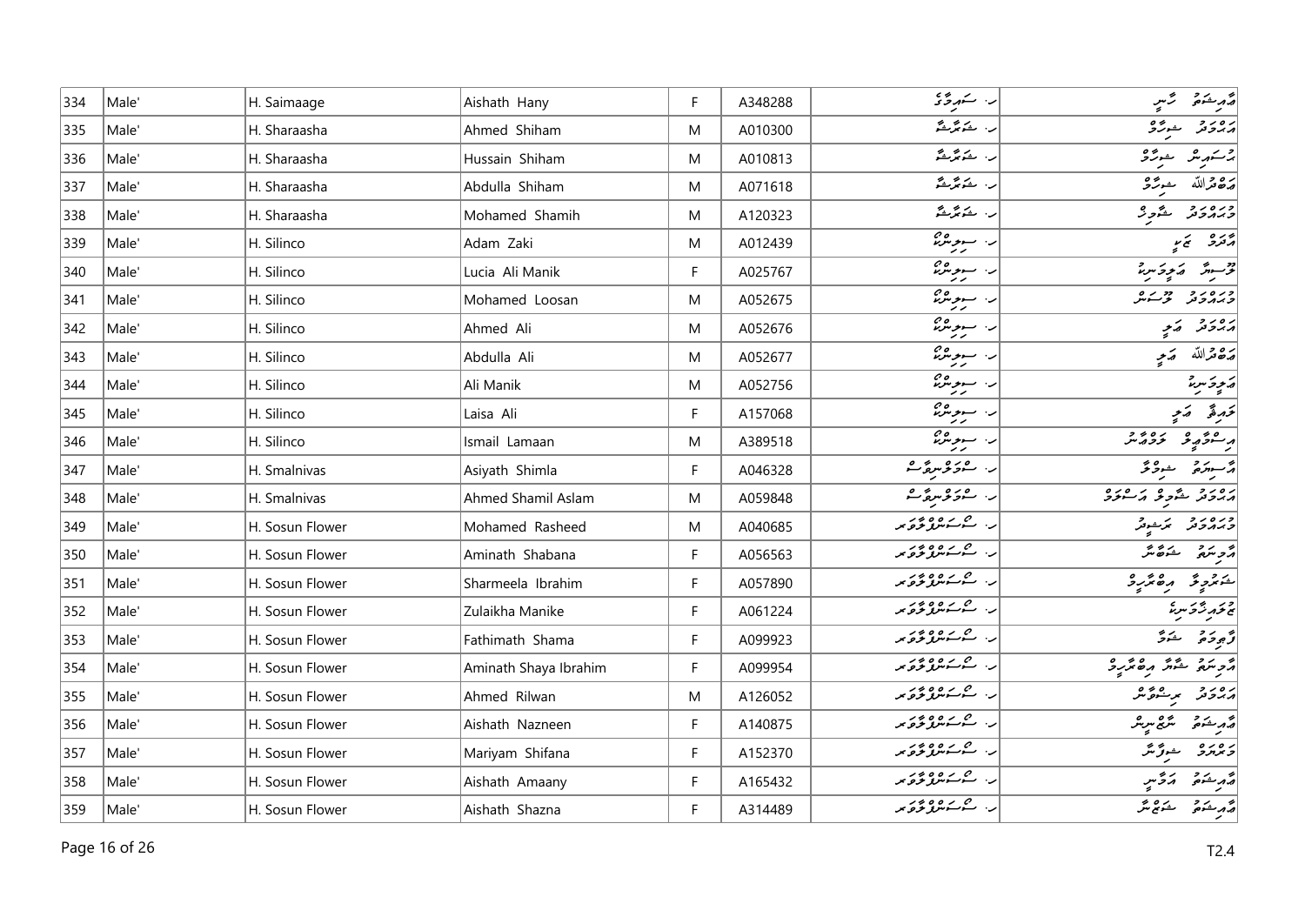| 360 | Male' | H. Sosun Flower | Fathimath Shaima Ibrahim Umar<br>Manik | F. | A362277 |                        | كوردة شركة مقتررة محدة وسره المستك معده وور |
|-----|-------|-----------------|----------------------------------------|----|---------|------------------------|---------------------------------------------|
| 361 | Male' | H. Sosun Flower | Ahmed Umaid                            | Μ  | A393472 | ر. گەسەھرىۋۇند         | גפיב בינב                                   |
| 362 | Male' | H. Sosun Flower | Fathimath Maaha                        | F  | A405915 | ر. گەسەمبرىزى بىر      | أوالمج والمحمد والمحارث                     |
| 363 | Male' | H. Sosun Flower | Fathimath Rifga                        | F. | A405916 | گەسەمبەر ئۇغاير        | وٌمِ وَمَعَ مَعَ وَفَحَ                     |
| 364 | Male' | H. Sosun Flower | MOHAMED RAIHAN                         | M  | A405917 | ر. كەسكەر ئۇغەير       | ورەرو بۇرگە                                 |
| 365 | Male' | H. Sosun Mead   | Abdulla Hassan                         | M  | A032723 | ر. گەككىرىي؟           | رەقراللە برىك                               |
| 366 | Male' | H. Sosun Mead   | Ahmed Waheed                           | M  | A038903 | ر. كەككەرگە            | كەردىر كەرىر                                |
| 367 | Male' | H. Sosun Mead   | Mohamed Zahir                          | M  | A104864 | ر. گەككىرىي؟           | ورەر ئەرىر                                  |
| 368 | Male' | H. Sosun Mead   | Fathmath Shifza                        | F  | A160543 | ر. كوكەنلوچ            | ۇي ئەر ئىسى ئە                              |
| 369 | Male' | H. Sosun Mead   | Ali Shifau                             | M  | A350660 | ر. كەككەرچ             | أوسمج المستوفي                              |
| 370 | Male' | H. Sosun Mead   | Ibrahim Sifaaz                         | M  | A350662 | ر. كەككەردى            | ەھترىرى سۆزى                                |
| 371 | Male' | H. Sosun Mead   | Mariyam Sausan                         | F. | A376190 | ر. گەككىرىي؟           | ر ه ر ه<br><del>ر</del> بربر ژ<br>سەپرىسە   |
| 372 | Male' | H. Sosun Mead   | Hassan Siyaz                           | Μ  | A376191 | ر. ڪيشمرچ              | برُسكوش سەدىج                               |
| 373 | Male' | H. Ten Stars    | Ahmed Ahsal                            | Μ  | A066031 |                        | رەرد رەپ                                    |
| 374 | Male' | H. Ten Stars    | Abdulla Adnan Hussain                  | Μ  | A150016 | ر. غ ترب ع ترب         | رەداللە روزىر جىكەر                         |
| 375 | Male' | H. Ten Stars    | Ismail Faishal                         | Μ  | A150017 |                        | وكالحمي وتركي                               |
| 376 | Male' | H. Ten Stars    | Aishath Adnan Hussain                  | F. | A150018 | ر.   ۾ ترڪو پرڪ        | د.<br>در شوه ارد مرس بر سور مر              |
| 377 | Male' | H. Ten Stars    | Mariyam Rasheeda                       | F. | A150028 | ر. غ مرگوغ برگ         | رەرە بەشەدگە                                |
| 378 | Male' | H. Ten Stars    | Mohamed Yanaal Shakir                  | M  | A311848 | ر. غ ترت-غ برت         | ورەر و روو ئەر                              |
| 379 | Male' | H. Ten Stars    | Mariyam Zahuwa                         | F. | A373119 | ر. غ ترت-غ برت         | נים נים ביבי<br>המחבר הביפ                  |
| 380 | Male' | H. Two Hearts   | Fathimath Fizna                        | F. | A025531 | ر. ڇڙ پرڇ ٿ            | د پوځ تو پوځ متر                            |
| 381 | Male' | H. Two Hearts   | Mohamed Farshath                       | M  | A042814 | ر. ڇڙ پرڇ ٿ            | ورەرو رورو                                  |
| 382 | Male' | H. Two Hearts   | Fariyal Abdulla Mohamed                | F. | A076267 | ر. ڇڙ <sub>مرھ</sub> م | ى يورى ئەھىراللە ئەرەر ئ                    |
| 383 | Male' | H. Two Hearts   | Aishath Fazna                          | F. | A076268 | ر. ڇڙ پرڇ ٿ            | ۇرمىئو ئەس                                  |
| 384 | Male' | H. Two Hearts   | Ahmed Firash                           | M  | A078131 | ر. ڇڙ پرڇ ٿ            | أرەر و پر ش                                 |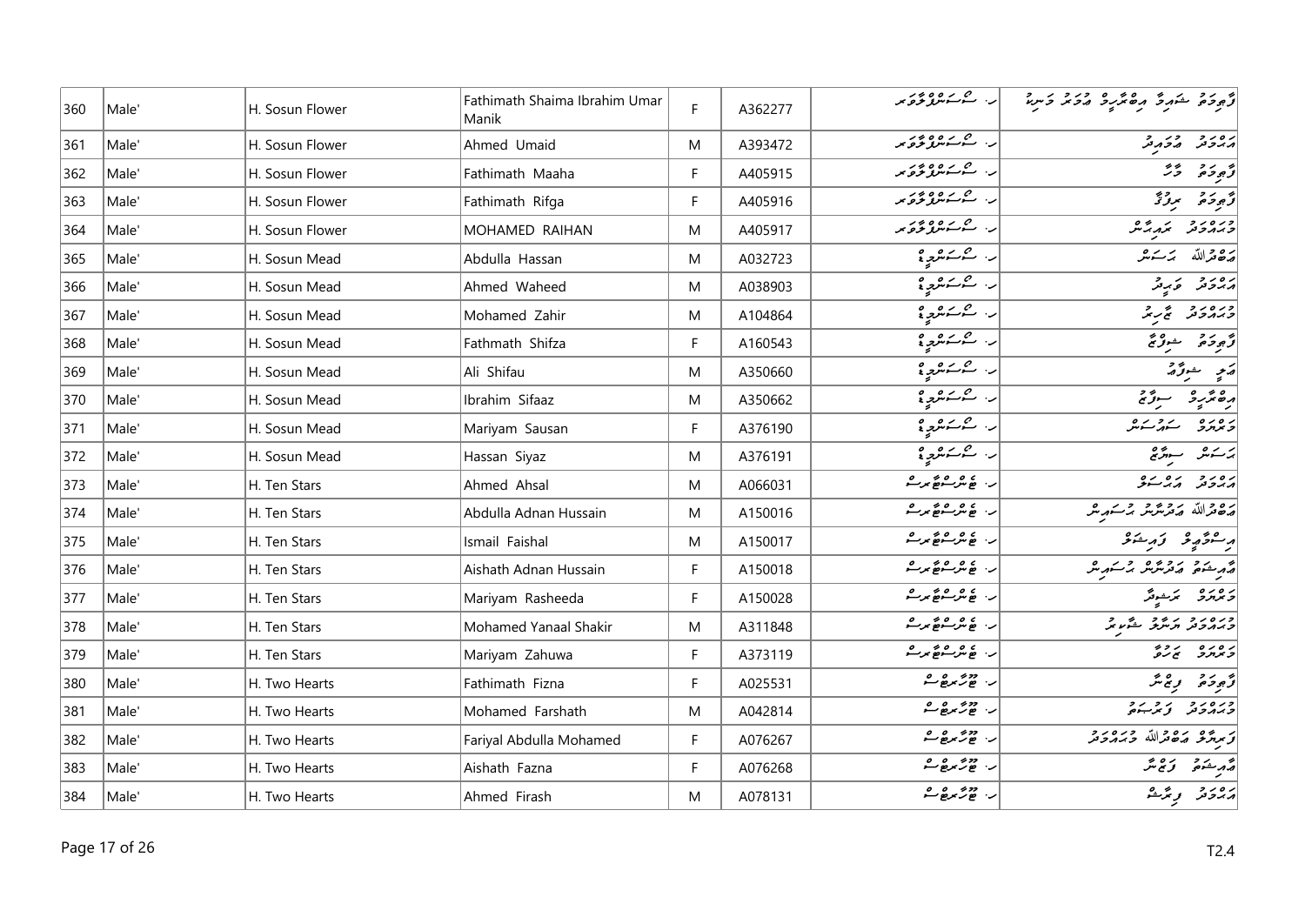| 385 | Male' | H. Two Hearts     | Ibrahim Farish         | M  | A130710 | ر. ڇڙ پرڇ پ                                           | رەپرىرو ئىبرىش                      |
|-----|-------|-------------------|------------------------|----|---------|-------------------------------------------------------|-------------------------------------|
| 386 | Male' | H. Two Hearts     | Ismail Farhan          | M  | A167423 | ر. ڇڙ پرڇ ٿ                                           | وستورو وتميم                        |
| 387 | Male' | H. Umarfaru       | Mohamed Riza           | M  | A080099 | ر                                                     | وره رو برگ                          |
| 388 | Male' | H. White Girl     | Leena Zulfa            | F  | A033566 | ر که عوض مرثر                                         | وپتر ہے بحرقر<br>م                  |
| 389 | Male' | H. White Girl     | Wadheefa               | F  | A059882 | $3.2399 -$                                            | تۇقرۇگ                              |
| 390 | Male' | H. White Girl     | Aishath Meeza          | F  | A065876 | ر ئەرقۇتمىۋ                                           | ۇ ب <sub>ە</sub> شەھ<br>جي          |
| 391 | Male' | H. White Girl     | Mohamed Saeed          | M  | A120043 | ر ، ئۇرغۇ ئەيدى                                       | و ر ه ر د<br>تر پر تر تر<br>سەر بىر |
| 392 | Male' | H. White Girl     | Aishath Shehereen      | F  | A125475 | ر کەرەپچە پرو                                         | أقهر شكوم الشوكر مريش               |
| 393 | Male' | H. White Girl     | Hafsa Mohamed          | F  | A221422 | ر که ۱۶۵ گرگر                                         | ره په دره د د<br>برو په د برمان     |
| 394 | Male' | H. White Girl     | Mohamed Reehaan Ahmed  | M  | A369734 | ر، ئۇرغۇ ئەربۇ                                        | ورەر دېر شهر دەر د                  |
| 395 | Male' | H. White Girl     | Fathmath Reesha Ahmed  | F. | A370000 | ر ، ھَ پر 2 جو جر ج                                   | ژوده برت ړی د                       |
| 396 | Male' | H. White Mill     | Ahmed Juneez           | M  | A065182 | ر، ءَرِءٌ دِوْ                                        | پروتر - ق سرچ                       |
| 397 | Male' | H. White Mill     | Ibrahim Jamaan         | M  | A065472 | ر، ءَرِءٌ دِوْ                                        | مصرير ودمم                          |
| 398 | Male' | H. White Mill     | Aminath Jaaisha Juneez | F  | A361168 | ر. ءَرِءٌ دِوْ                                        | أزويتم فأربش في يبدح                |
| 399 | Male' | H. Wood Land      | Aishath Ahmed          | F. | A037707 | ر وه پره ه<br>ر گروهن                                 | و دره ده دره<br>درگشوه مدروس        |
| 400 | Male' | H. Wood Land      | Minaam Naseem          | M  | A066515 | ر وه پره ه<br>ر گروهن                                 | ويتروز مترسود                       |
| 401 | Male' | H. Wood Land      | Ali Naseer             | M  | A069585 | ر. وە يە ە ە<br>ر. ئى توسرە                           | أوالمحمج التكييبوند                 |
| 402 | Male' | H. Wood Land      | Mohamed Naseem Hassan  | M  | A071731 | د وه پره ه<br>ر گروهن                                 | ورەرو برخو ئەسكە                    |
| 403 | Male' | H. Wood Land      | Ali Adam               | M  | A083781 | ر وەپرەە<br>ر بولامىس                                 | أيمي أيمرو                          |
| 404 | Male' | H. Wood Land      | Mirfath Naseem         | F  | A103848 | ر وەپرەە<br>ر بولامىس                                 | ويرزه لترسو                         |
| 405 | Male' | H. Wood Land      | Vaail Ali Hassan       | M  | A340273 | ر. وە يە دە<br>ر. ئەنزىس                              | قەر قەم ئەسەس                       |
| 406 | Male' | H. Wood Land Aage | Ahmed Naseem Hassan    | M  | A060285 | وەي ەە ە ە<br>رەسى ئەسىيە بەر                         | أرور والترسوف أركبش                 |
| 407 | Male' | H. Wood Land Aage | Adam Naseem Hassan     | M  | A062177 | وه پره وه پره<br>ر۰ کونا مخر مسرع اړي                 | ە ئەرە ئىزىدە ئەسەھ                 |
| 408 | Male' | H. Wood Land Aage | Fathimath Sheeza       | F  | A081786 | وه یوه وه بوء<br>ر• حر <del>ه م</del> رسو <i>پر</i> ی | قُهِ وَ مَحْمٍ مَسْتَمَحَ           |
| 409 | Male' | H. Wood Land Aage | Ibrahim Shaheen        | M  | A092216 | وه یوه وه پوء<br>ر• نوع محرسو دری                     | ەر ھەترىرى<br>ر                     |
| 410 | Male' | H. Wood Land Aage | Aminath Rasheeda       | F. | A130982 | وه یوه وه بر د<br>ر۰ و <b>؛ نو</b> سره ارد            | أأروبتهم أترشونكم                   |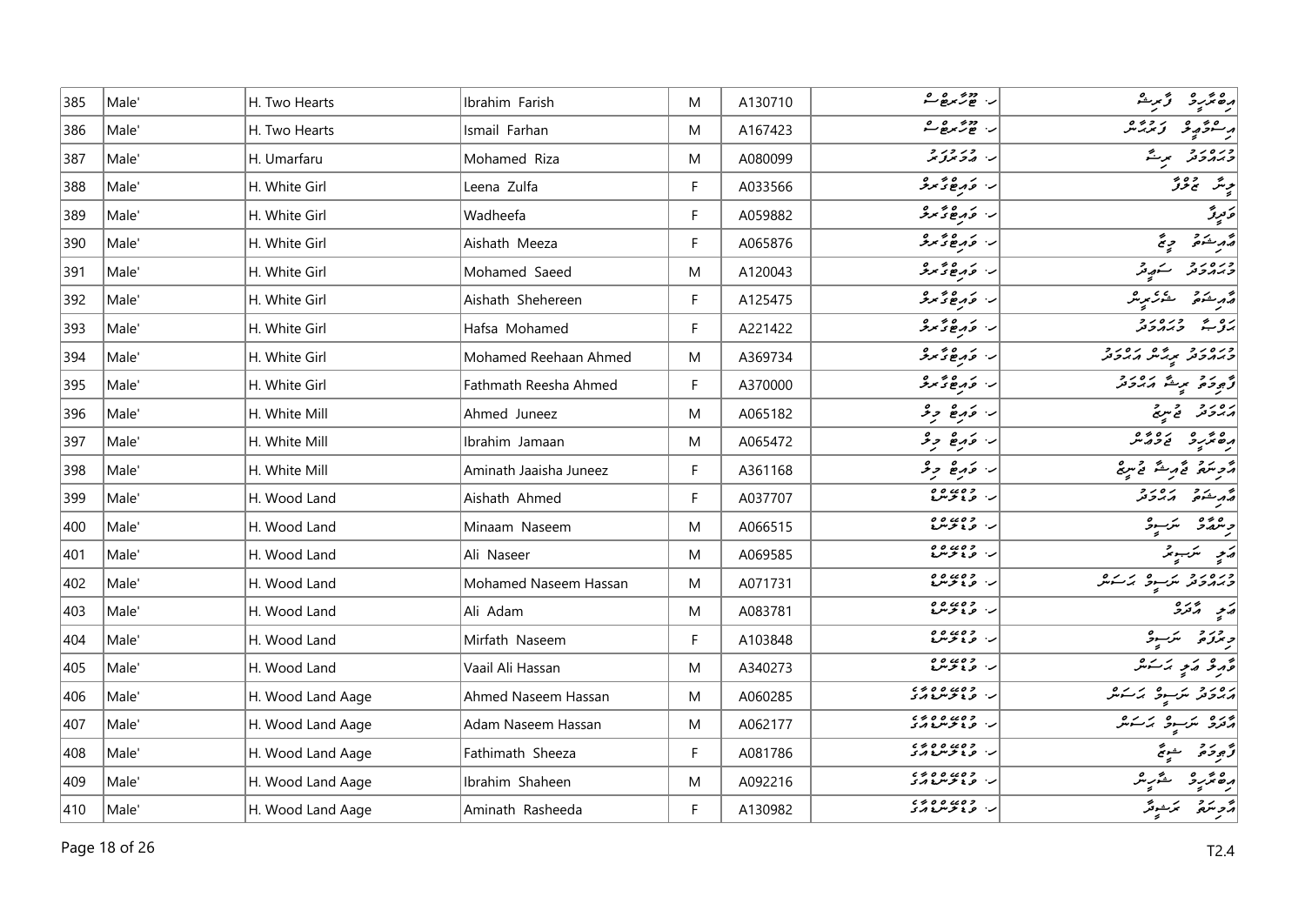| 411 | Male | l. Wood Land Aage | Ahmed Sameen    | M | A149854 | 6400000<br>  ب- و ه موسود در     | $\sim$ 0 $\times$<br>، بر بر و.                                               |
|-----|------|-------------------|-----------------|---|---------|----------------------------------|-------------------------------------------------------------------------------|
| 412 | Male | l. Wood Land Aage | Mohamed Shabeen | M | 1149858 | 6400000<br>  من کو پا موسوع ار ی | 20012<br><i>ح بر ۸ و</i> تر<br>سشوھ سر                                        |
| 413 | Male | l. Wood Land Aage | Ilsmail Samah   | M | A149865 | 6400000<br>  ر۰ و ه وسره در      | $\mathfrak{o}\mathfrak{o}\mathfrak{o}$ .<br>$\bullet$ 0<br>سىور بر<br>ナイフーー・ハ |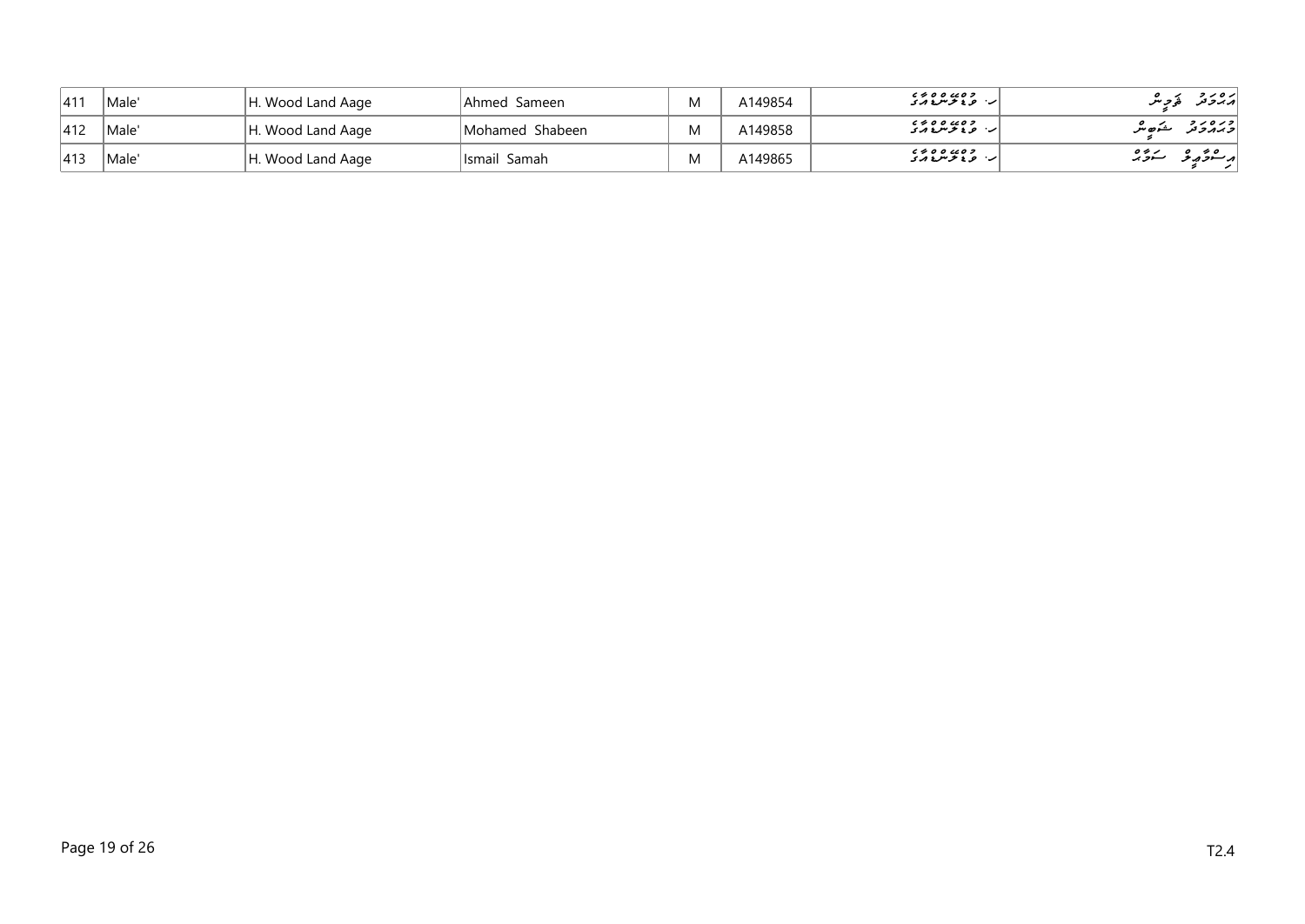## *w7qAn8m? sCw7mRo>u; wEw7mRw;sBo<*

| ' مرمر | 'يئرىثر: |
|--------|----------|
|        |          |
|        |          |
|        |          |

## *w7q9r@w7m> sCw7qHtFoFw7s; mAm=q7 w7qHtFoFw7s;*

| ىر تە | $\mathcal{O} \times$<br>$\sim$ | $\sim$<br>. . | لترنثر |
|-------|--------------------------------|---------------|--------|
|       |                                |               |        |
|       |                                |               |        |
|       |                                |               |        |

| $\frac{2}{n}$ | $^{\circ}$ | $\frac{2}{n}$ | $^{\circ}$<br>سرسر. |
|---------------|------------|---------------|---------------------|
|               |            |               |                     |
|               |            |               |                     |
|               |            |               |                     |

| ىرتىر: | 。<br>سر سر | .,<br>مرسر |
|--------|------------|------------|
|        |            |            |
|        |            |            |
|        |            |            |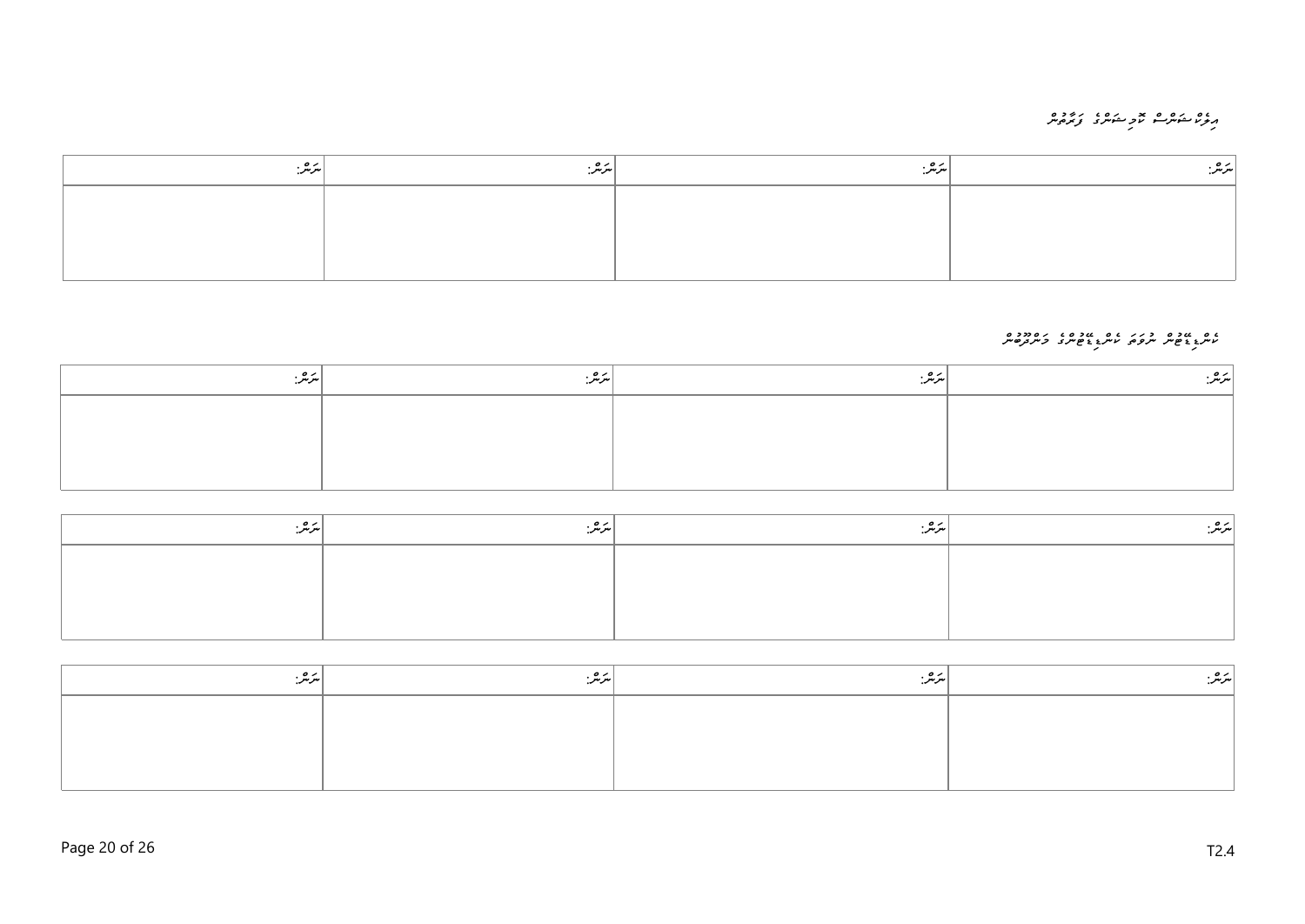| يزهر | $^{\circ}$ | ىئرىتر: |  |
|------|------------|---------|--|
|      |            |         |  |
|      |            |         |  |
|      |            |         |  |

| <sup>.</sup> سرسر. |  |
|--------------------|--|
|                    |  |
|                    |  |
|                    |  |

| ىئرىتر. | $\sim$ | ا بر هه. | لىرىش |
|---------|--------|----------|-------|
|         |        |          |       |
|         |        |          |       |
|         |        |          |       |

| 。<br>مرس. | $\overline{\phantom{a}}$<br>مر سر | ىرىر |
|-----------|-----------------------------------|------|
|           |                                   |      |
|           |                                   |      |
|           |                                   |      |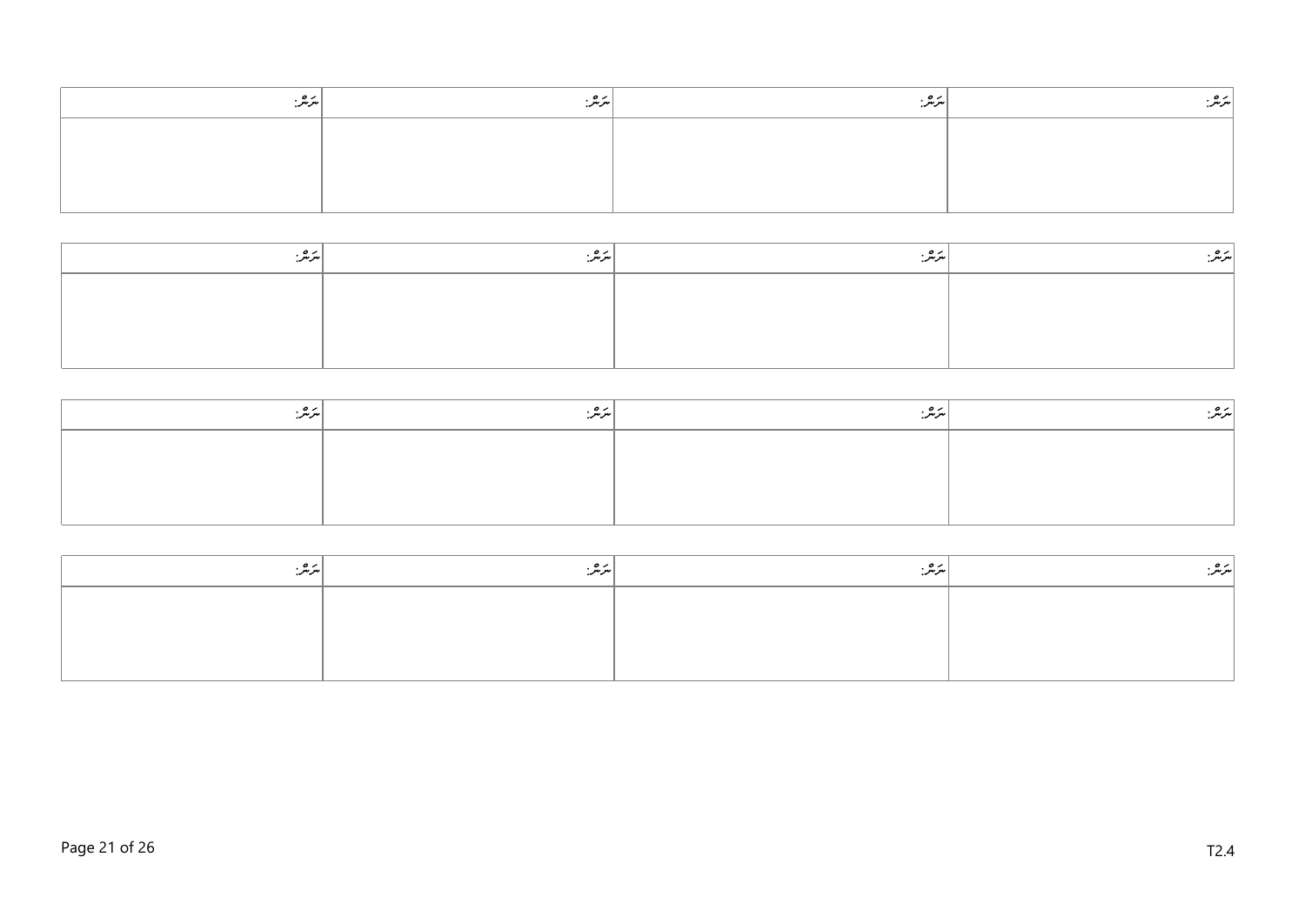| ير هو . | $\overline{\phantom{a}}$ | يرمر | اير هنه. |
|---------|--------------------------|------|----------|
|         |                          |      |          |
|         |                          |      |          |
|         |                          |      |          |

| ىر تىر: | $\circ$ $\sim$<br>" سرسر . | يترمير | o . |
|---------|----------------------------|--------|-----|
|         |                            |        |     |
|         |                            |        |     |
|         |                            |        |     |

| 'تترنثر: | ر ه |  |
|----------|-----|--|
|          |     |  |
|          |     |  |
|          |     |  |

|  | . ه |
|--|-----|
|  |     |
|  |     |
|  |     |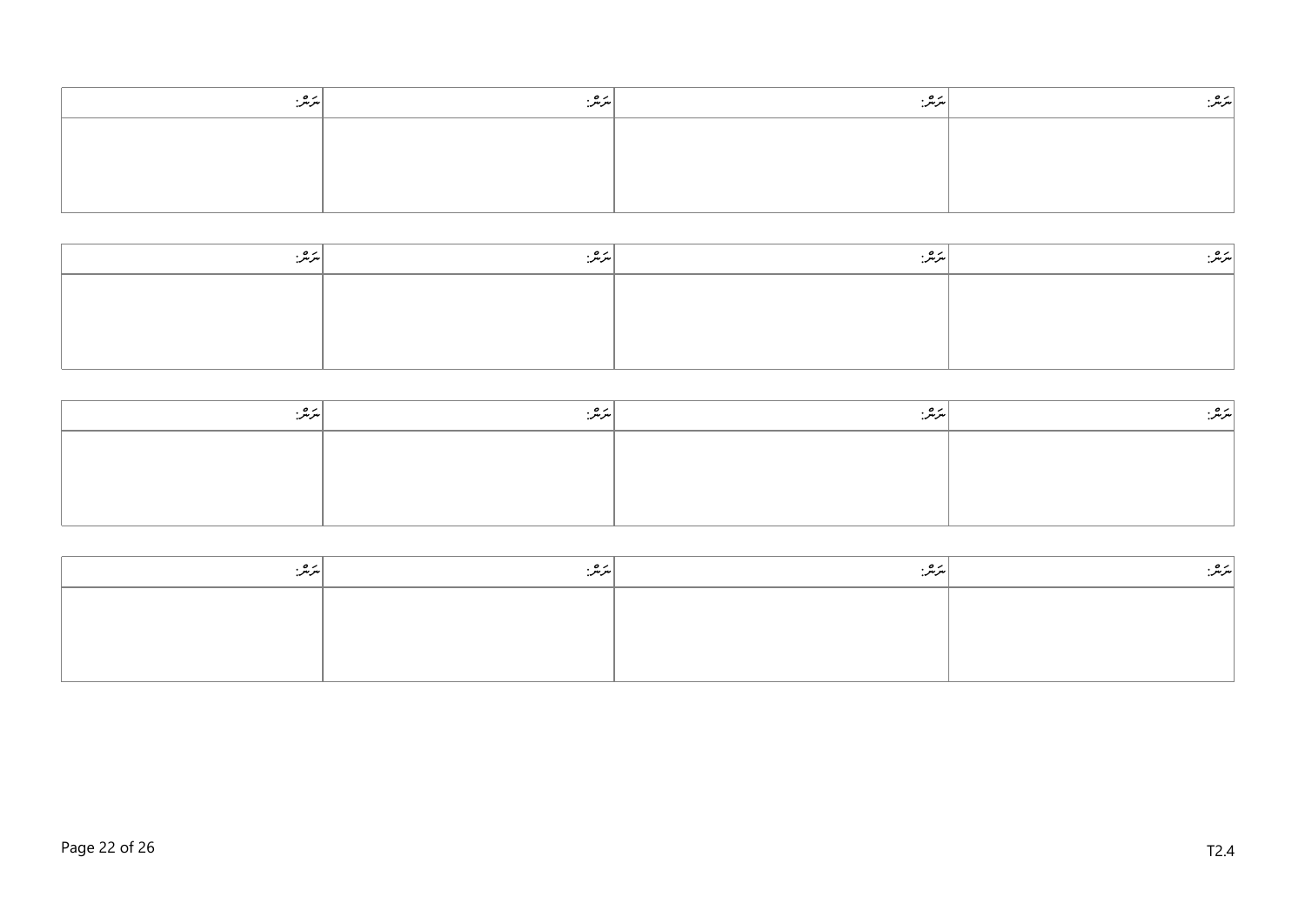| ير هو . | $\overline{\phantom{a}}$ | يرمر | اير هنه. |
|---------|--------------------------|------|----------|
|         |                          |      |          |
|         |                          |      |          |
|         |                          |      |          |

| ىر تىر: | $\circ$ $\sim$<br>" سرسر . | يترمير | o . |
|---------|----------------------------|--------|-----|
|         |                            |        |     |
|         |                            |        |     |
|         |                            |        |     |

| 'تترنثر: | ر ه |  |
|----------|-----|--|
|          |     |  |
|          |     |  |
|          |     |  |

|  | . ه |
|--|-----|
|  |     |
|  |     |
|  |     |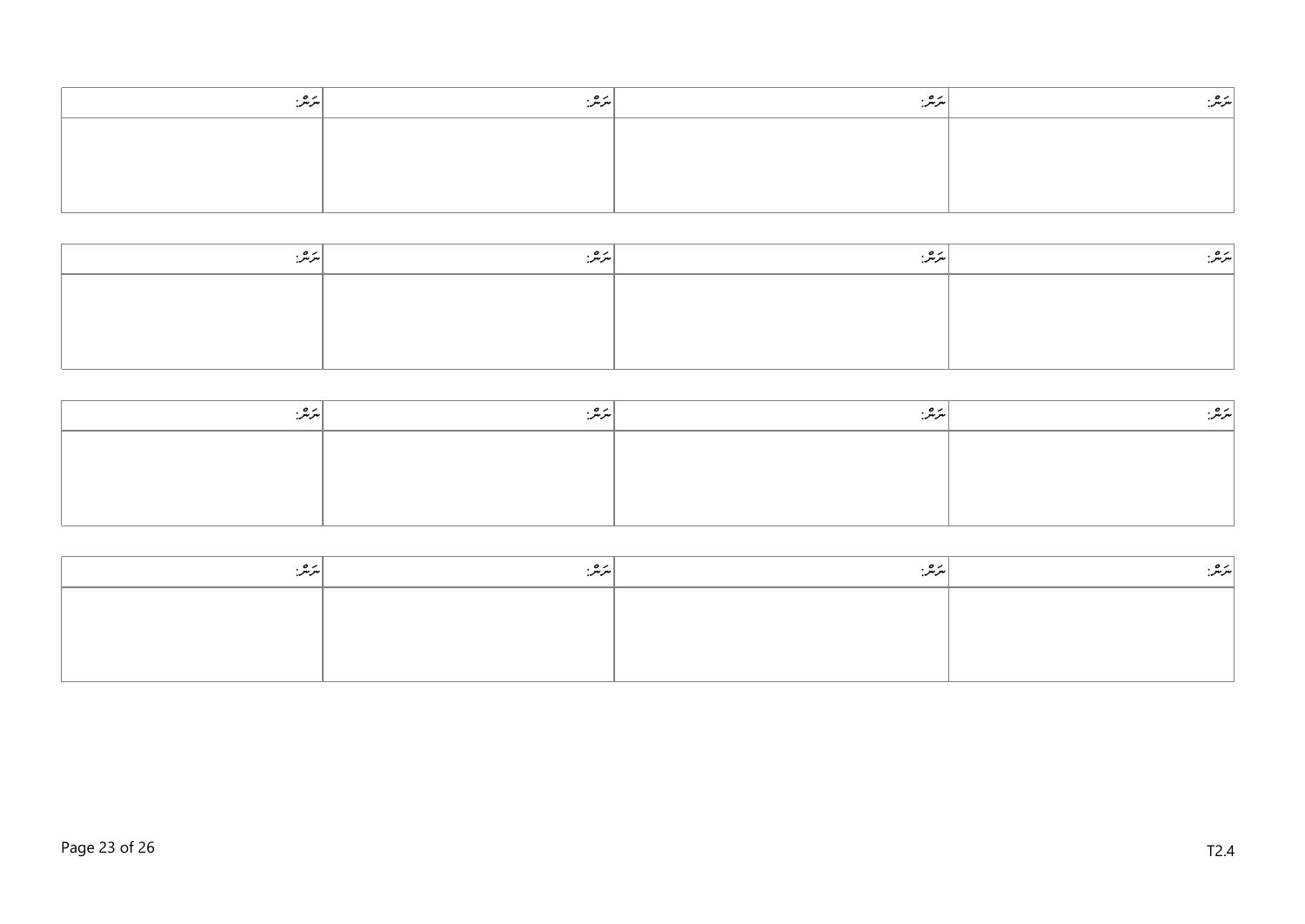| $\cdot$ | 。 | $\frac{\circ}{\cdot}$ | $\sim$<br>سرسر |
|---------|---|-----------------------|----------------|
|         |   |                       |                |
|         |   |                       |                |
|         |   |                       |                |

| ايرعر: | ر ه<br>. . |  |
|--------|------------|--|
|        |            |  |
|        |            |  |
|        |            |  |

| بر ه | . ه | $\sim$<br>سرسر |  |
|------|-----|----------------|--|
|      |     |                |  |
|      |     |                |  |
|      |     |                |  |

| 。<br>. س | ىرىىر |  |
|----------|-------|--|
|          |       |  |
|          |       |  |
|          |       |  |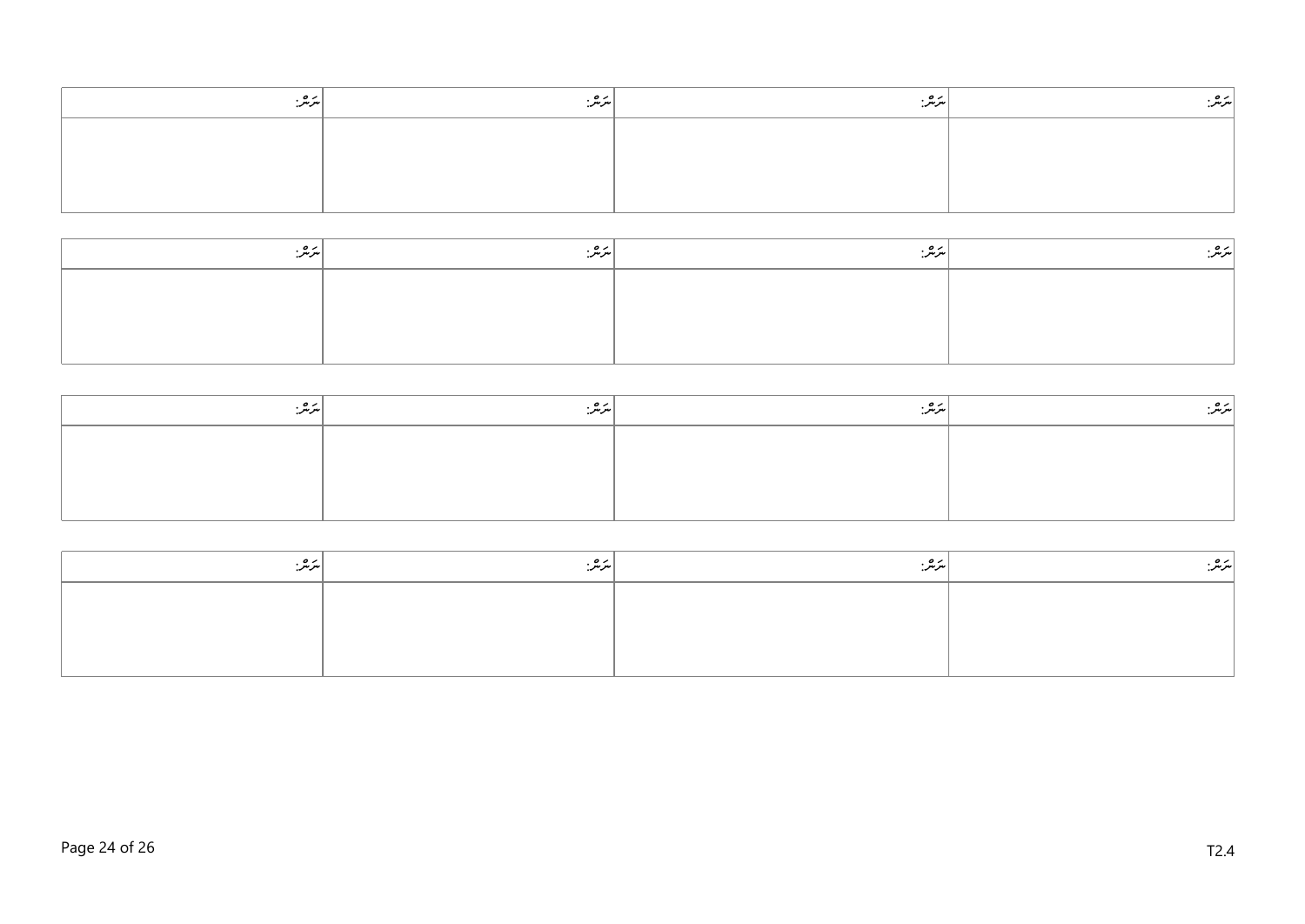| ير هو . | $\overline{\phantom{a}}$ | يرمر | اير هنه. |
|---------|--------------------------|------|----------|
|         |                          |      |          |
|         |                          |      |          |
|         |                          |      |          |

| ىر تىر: | $\circ$ $\sim$<br>" سرسر . | يترمير | o . |
|---------|----------------------------|--------|-----|
|         |                            |        |     |
|         |                            |        |     |
|         |                            |        |     |

| انترنثر: | ر ه |  |
|----------|-----|--|
|          |     |  |
|          |     |  |
|          |     |  |

|  | . ه |
|--|-----|
|  |     |
|  |     |
|  |     |